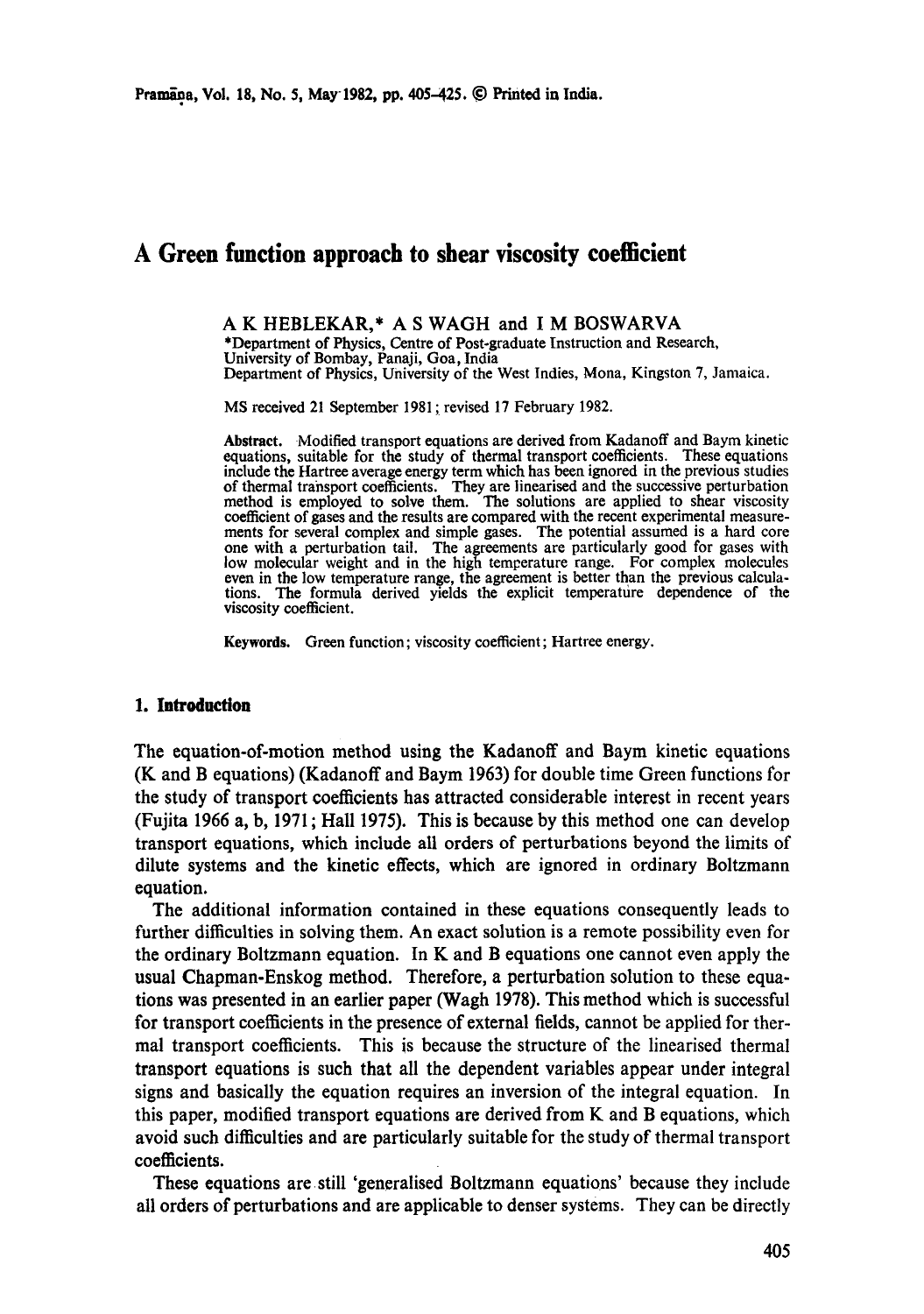applied to make a connection to the Gibbsian equilibrium statistical mechanical approach, from the point of view of non-equilibrium statistical mechanics. Such a connection is possible only for dilute systems through conventional Boltzmann equation. For denser systems recently a connection between the equilibrium and non-equilibrium statistical mechanics has been presented by Eu (1979). Our approach is independent of any assumptions required by the method of Eu, and the equilibrium condition derived from our equations yields the results of cluster expansions of the equilibrium partition function.

The additional information contained in the K and B equations in terms of the Hartree average energy and the kinetic effect terms, in no way creates any difficulty in solving these equations, if the perturbation method of solution is used. Thus the effect of these two terms on transport coefficients may be studied directly. The significance of Hartree term has already been well studied in plasmas through the Vlasov equation (Jancel and Kahan 1963). In the problem of static transport coefficients, this term is not included in the basic transport (Boltzmann) equation itself and hence does not appear in earlier literature, where extensive comparison of the experimental results has been done with the solution of such equations (Hirschfelder *et al* 1964; Hogervorst 1971). However, our formalism clearly brings out the importance of this term. The usual procedure to calculate a transport coefficient is to solve the appropriate Boltzmann equation by Chapman-Enskog method (Chapman *et al* 1970). This involves the evaluation of a universal potential dependent collision integral. This is done by applying numerical computational methods. The method has been extensively applied to study the transport properties of inert and polar gases (Hogervorst 1971 ; McRury *et al* 1976). Recently however, Kestin *et al* (1972) presented a law of corresponding states, which has been applied to several gaseous hydrocarbons. Wang Chang and Uhlenbeck (1951) on the other hand, presented a formalism to include internal degress of freedom for complex structures which was later modified by Taxman (1958). Extensive numerical calculations have been carried out by Evans and Watts (1976) and are applied to Benzene. All these calculations however fail to give a closed relation for viscosity. Our formalism leads one to such a closed relation which is applicable over a wide temperature range.

The formalism presented here uses the K and B kinetic equation to obtain a modified transport equation. The equation is solved by a perturbation technique. It is then applied to the shear viscosity of several gases and is compared with the calculations mentioned above. The potential we assume is a hard core part corrected by a perturbative tail. We show that even such potential presents agreements better than the earlier cases.

Finally in the process, the temperature dependence of the shear viscosity is given by a simple formula. In fact one of the major advantages of the perturbation method of solution is that it yields simple solutions to even complicated non-lincar integro-differential equations. This has been exploited in the calculations presented here.

For the sake of basic definitions and the kinetic equations to be used, in  $\S 2$ , a brief account of the generalised Boltzmann equation is given and then the modified transport equations are obtained from the K and B kinetic equations. These equations are linearised in  $\S$  3 and in the process an equilibrium condition is derived which has perturbation solutions resulting in linked cluster expansion of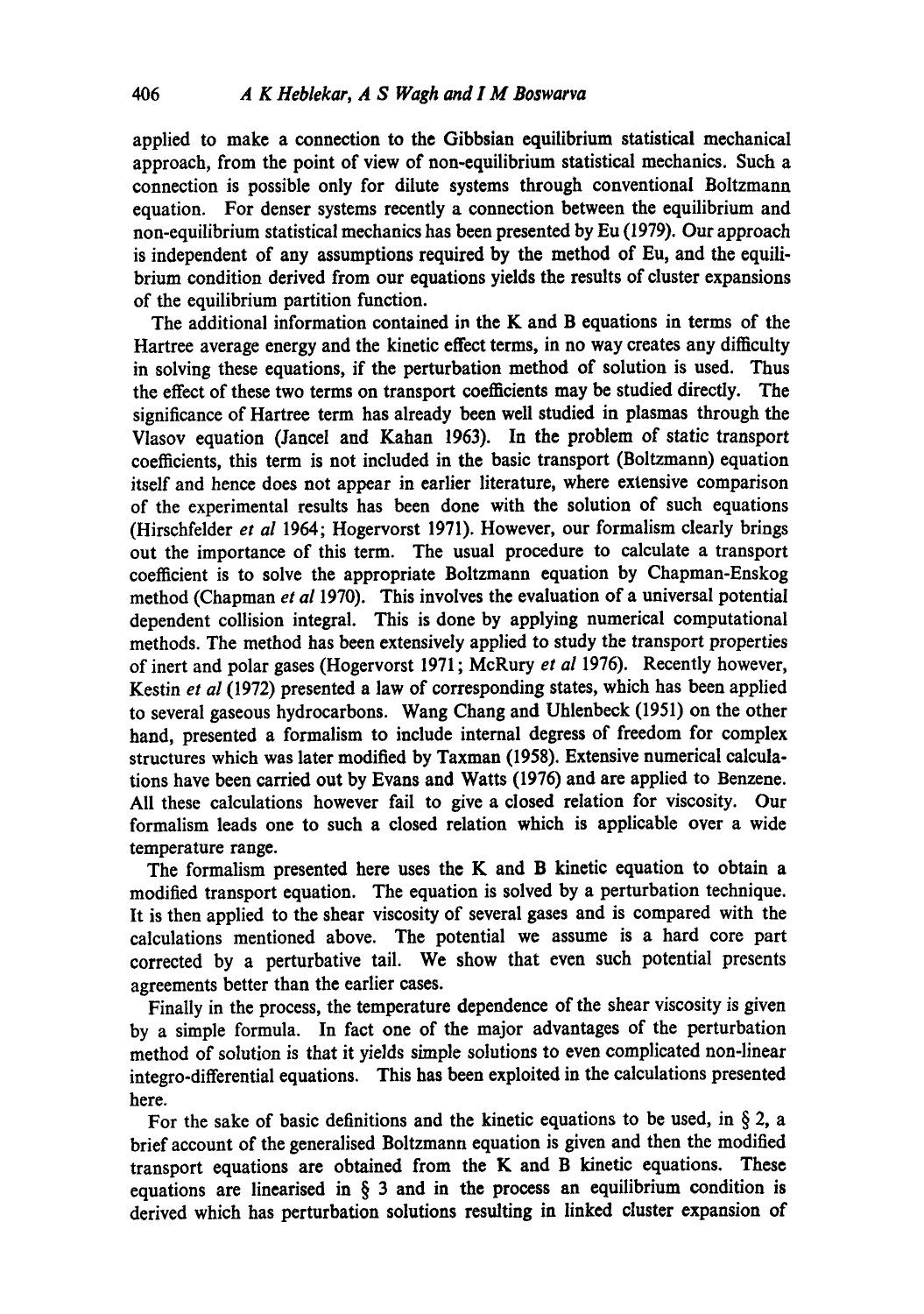equilibrium statistical mechanics. The linearised transport equations are solved in the second order of perturbation to study the temperature dependence of shear viscosity in the next two sections. This is applied to study the high temperature viscosity data for several gases in  $\S$  6 conclusions are then drawn.

# **2. Transport equations**

We consider a spinless quantum imperfect gas obeying Maxwell-Boltzmann statistics, described by the Hamiltonian in second quantization given by

$$
H = \sum_{j} \int dp \, a^{\dagger(j)} \, (\mathbf{p}) \, h_0^{(j)} \, (\mathbf{p}) \, a^{(j)} \, (\mathbf{p})
$$
  
+  $\lambda \sum_{j > k} \int ... \int \prod_{i=1}^{4} dp_i \, a^{\dagger(j)} \, (\mathbf{p}_1) \, a^{\dagger(k)} \, (\mathbf{p}_2) \, V \, (1234) \, a^{(k)} \, (\mathbf{p}_4) \, a^{(j)} \, (\mathbf{p}_3),$  (1)

where  $h_0^{(j)}$  is the kinetic energy of the *j*th particle, V (1234) is given by

$$
V(1234) = v (p_1 - p_3) \delta (p_1 + p_2 - p_3 - p_4).
$$
 (2)

Here  $v(\mathbf{p})$  is the Fourier transform of the potential  $V(\mathbf{r})$  of the mutual interaction between the particles,  $a^{(1)}$  (p) and  $a^{+(k)}$  (p) are the annihilation and creation operators of the jth and kth particle respectively satisfying the usual commutation relations for the distinguishable particles.  $\lambda$  is a coupling constant and the summation runs over all the particles.

The partial green functions are defined by

$$
g^{<}(1, 2) = - i \operatorname{Tr} \left\{ \sum_{j} \rho \ a^{\dagger(j)} (2) \ a^{(j)} (1) \right\} = g^{<} (p_1 \ t_1, p_2 \ t_2), \qquad (3)
$$

$$
g^{>}(1, 2) \equiv -i \operatorname{Tr} \left\{ \sum_{j} \rho \ a^{(j)} (1) \ a^{\dagger(j)} (2) \right\} = g^{>}(p_2 \ t_2, p_1 \ t_1). \tag{4}
$$

Here  $\rho$  is the density operator to be specified at the initial time  $t = -\infty$ .

It has been shown(Kadanoffand Baym 1963), that the partial Green functions given by (3) and (4) satisfy four kinetic equations known as Kadanoff and Baym kinetic equations. One can obtain the generalized Boltzmann equation from them (Kadanoff and Baym, 1963, page 110), which includes all orders of perturbations and the kinetic effects through the terms given by poisson brackets. Further the energy  $\omega$  is considered to be an independent variable. This fact is of particular importance to us as shall be seen later.

In the steady state *viz.* as  $T \rightarrow \infty$  for a homogeneous system, one can immediately write the equilibrium condition from the generalized Boltzmann equation as (Lodder *et al* 1972; Kadanoffand Baym 1963, pages 121-122)

$$
G_{\text{eq}}^{>}\left(\mathbf{p}\omega\right)\sum_{\text{eq}}^{<}\left(\mathbf{p}\omega\right)=G_{\text{eq}}^{<}\left(\mathbf{p}\omega\right)\sum_{\text{eq}}^{>}\left(\mathbf{p}\omega\right)
$$
 (5)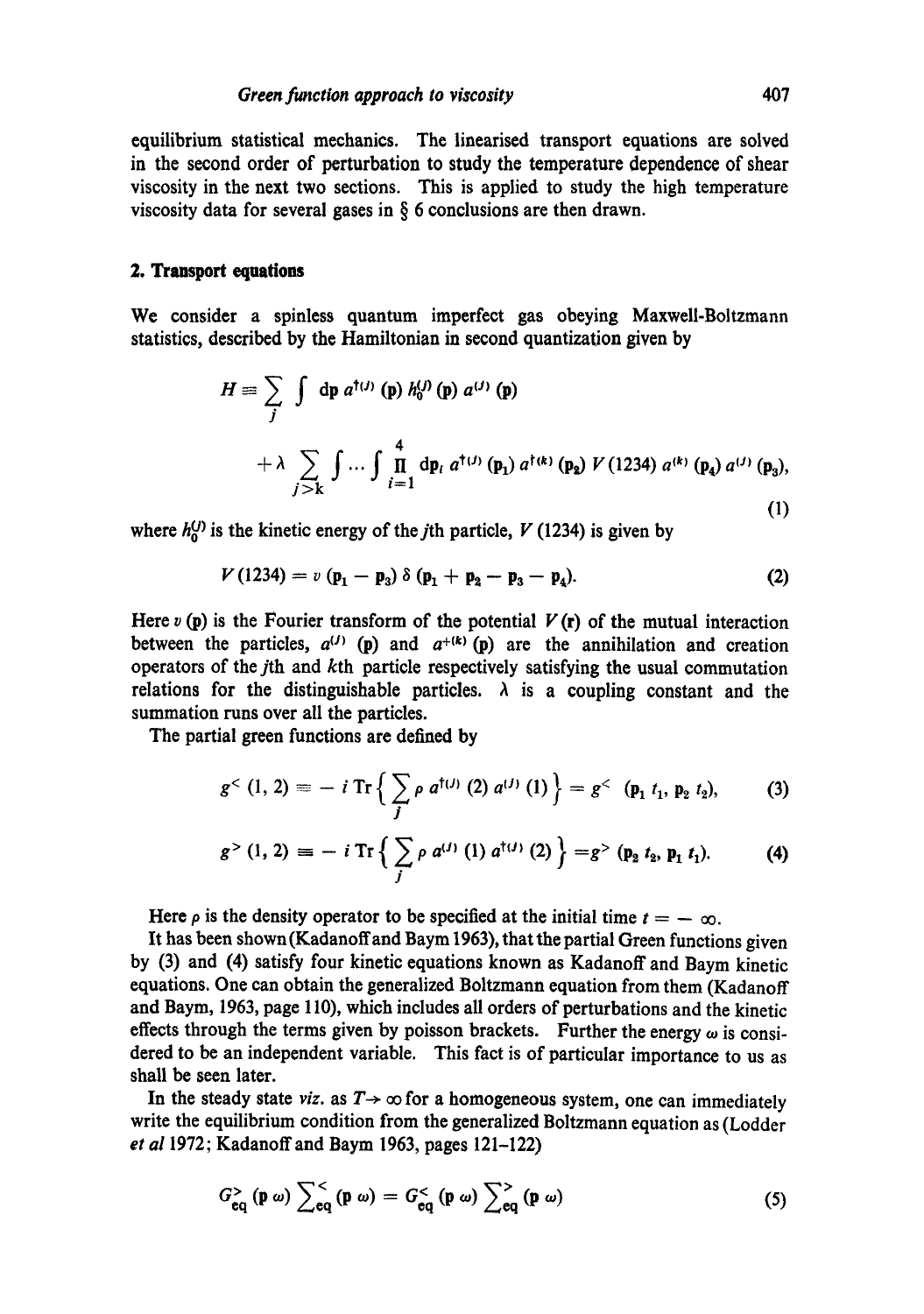The solution of this equation for distinguishable particles in the Born collision approximation is as given by (Kadanoffand Baym 1963, equation (10-6) and the paragraph following it)

$$
G_{\mathbf{eq}}^{>}\left(\mathbf{p}\;\omega\right)=2\pi\;\delta\left(\omega-\frac{p^{2}}{2m}\right),\tag{6}
$$

$$
G_{\mathbf{eq}}^{<}\left(\mathbf{p}\,\omega\right)=\exp\left(\alpha-\beta\omega\right)G_{\mathbf{eq}}^{>}\left(\mathbf{p}\,\omega\right). \tag{7}
$$

This solution in fact is an equilibrium distribution of free particle ensemble. It is natural to expect that the equilibrium distribution of interacting particles will contain terms involving the potential in the energy  $\omega$ . Unfortunately these terms cannot be obtained from (5), no matter what order of perturbation the self-energy parts are expanded to. They will cancel each other term by term without yielding any details of the interaction. Besides the generalised Boltzmann equation given by Kadanoff and Baym assumes that the disturbances in the system such as various gradients and the applied fields vary slowly in space and time. As the linear transport processes occur in this situation, the equation is the most suitable for the study of transport coefficients. However, the information contained in the equation is not easy to extract, particularly if spatial gradients occur. These being limitations of the generalized Boltzmann equation, we turn to modified transport equations, obtained under the same physical situation of slowly varying disturbances.

Adding Kadnoff and Baym kinetic equations for partial Green functions, changing the variables according to the following prescription *viz.* 

$$
t_1 - t_2 = t, \qquad \qquad \frac{t_1 + t_2}{2} = T \tag{8}
$$

$$
\frac{1}{2} (p_1 - p_2) = p, \qquad p_1 + p_2 = k \tag{9}
$$

$$
f(1, 2) = F(\mathbf{p} \ t, \mathbf{k} \ T) \tag{10}
$$

Fourier transforming and ignoring all space and time derivatives beyond the first order, one obtains

$$
\left[\omega - \frac{p^2}{2m} - U(\mathbf{R}, T)\right] G^< \left(\mathbf{p} \omega, \mathbf{R} \ T\right) = \Phi^< \left(\mathbf{p} \omega, \mathbf{R} \ T\right),\tag{11}
$$

where

$$
\Phi^{<}(\mathbf{p}\,\omega,\,\mathbf{R}\,T)=\frac{1}{2}\cdot\frac{1}{2\pi}P\int\frac{\mathrm{d}\omega'}{\omega'-\omega}
$$
\n
$$
\left[\sum^{>}(\mathbf{p}\,\omega',\,\mathbf{R}\,T)\,G^{<}(\mathbf{p}\,\omega,\,\mathbf{R}\,T)+G^{>}(\mathbf{p}\,\omega',\,\mathbf{R}\,T)\sum^{<}(\mathbf{p}\,\omega,\,\mathbf{R}\,T)\right]
$$
\n
$$
+\frac{1}{2}\left\{\left[G^{<}(\mathbf{p}\,\omega,\,\mathbf{R}\,T),\,\sum^{<}(\mathbf{p}\,\omega,\,\mathbf{R}\,T)\right\}\right]
$$
\n
$$
-\left[G^{>}(\mathbf{p}\,\omega,\,\mathbf{R}\,T),\,\sum^{<}(\mathbf{p}\,\omega,\,\mathbf{R}\,T)\right]\right\},\tag{12}
$$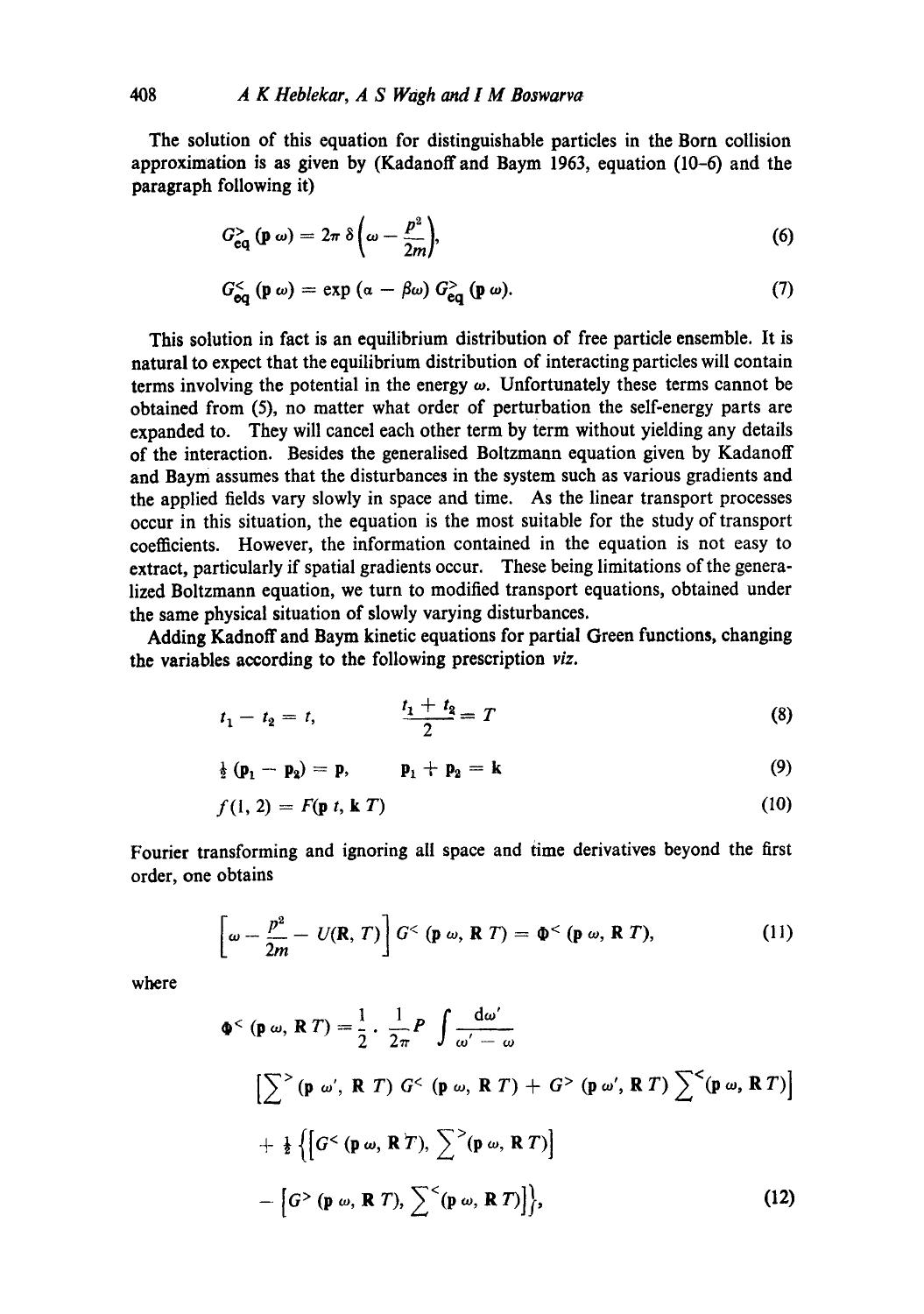where  $P$  denotes the principal value. The terms in the curly brackets on the right side of (12) are the generalized poisson brackets defined by

$$
[X, Y] = \frac{\partial X}{\partial \omega} \cdot \frac{\partial Y}{\partial T} - \frac{\partial X}{\partial T} \cdot \frac{\partial Y}{\partial \omega} - \nabla_{\mathbf{p}} \cdot \nabla_{\mathbf{R}} Y + \nabla_{\mathbf{R}} X \cdot \nabla_{\mathbf{p}} Y. \tag{13}
$$

Equation (11) along with (12) is a non-linear but Markoffian integro-differential equation for  $G^{\lt}$  in Wignor space. Due to its time derivatives, Boltzmann equation seems to be very suitable for the study of evolution of the system, (11) is more appropriate for the study of equilibrium properties. As shown earlier (Wagh 1978), while the Boltzmann equation has a perturbation solution to the problems of transport due to external field,  $(11)$  is particularly suitable for the study of thermal transport coefficients. The latter point will be amplified in later sections. In the next section the equation will be used to study the equilibrium properties of the system.

To complete the analysis, one may follow the procedure for  $G$  also. The new transport equations for  $G<sup>></sup>$  (p  $\omega$ , R T) is

$$
\left[\omega - \frac{p^2}{2m} - U(RT)\right] G > (\mathbf{p} \omega, R T) = P \int \frac{d\omega'}{2\pi} \cdot \frac{1}{\omega' - \omega}
$$
  
 
$$
\times \left[\sum^{\infty} (\mathbf{p} \omega, R T) G > (\mathbf{p} \omega', R T) + \sum^{\infty} (\mathbf{p} \omega', R T) G > (\mathbf{p} \omega, R T)\right].
$$
 (14)

## **3. The equilibrium condition and the linear transport equation**

For a system in thermodynamic equilibrium, each of the functions in (11) becomes independent of the macroscopic time  $T$  and  $\mathbb{R}$ . Thus one may write an equilibrium condition as

$$
\left[\omega - \frac{p^2}{2m} - U_{\text{eq}}\right] G_{\text{eq}}^< \left(\mathbf{p} \,\omega\right) = \Phi_{\text{eq}}^< \left(\mathbf{p} \,\omega\right),\tag{15}
$$

where

$$
\Phi_{\text{eq}}^{<}(\mathbf{p}\,\omega) = \frac{1}{2} P \int \frac{\mathrm{d}\omega'}{2\pi} \cdot \frac{1}{\omega' - \omega} \Big[ \sum_{\text{eq}}^{>} (\mathbf{p}\,\omega') G_{\text{eq}}^{<} (\mathbf{p}\,\omega) + G_{\text{eq}}^{>} (\mathbf{p}\,\omega') \sum_{\text{eq}}^{<} (\mathbf{p}\,\omega) \Big]. \tag{16}
$$

Going one. step ahead, in the steady state, since all the functions will not explicitly depend on time and the part of the Green function,  $G_L$ , which is responsible for a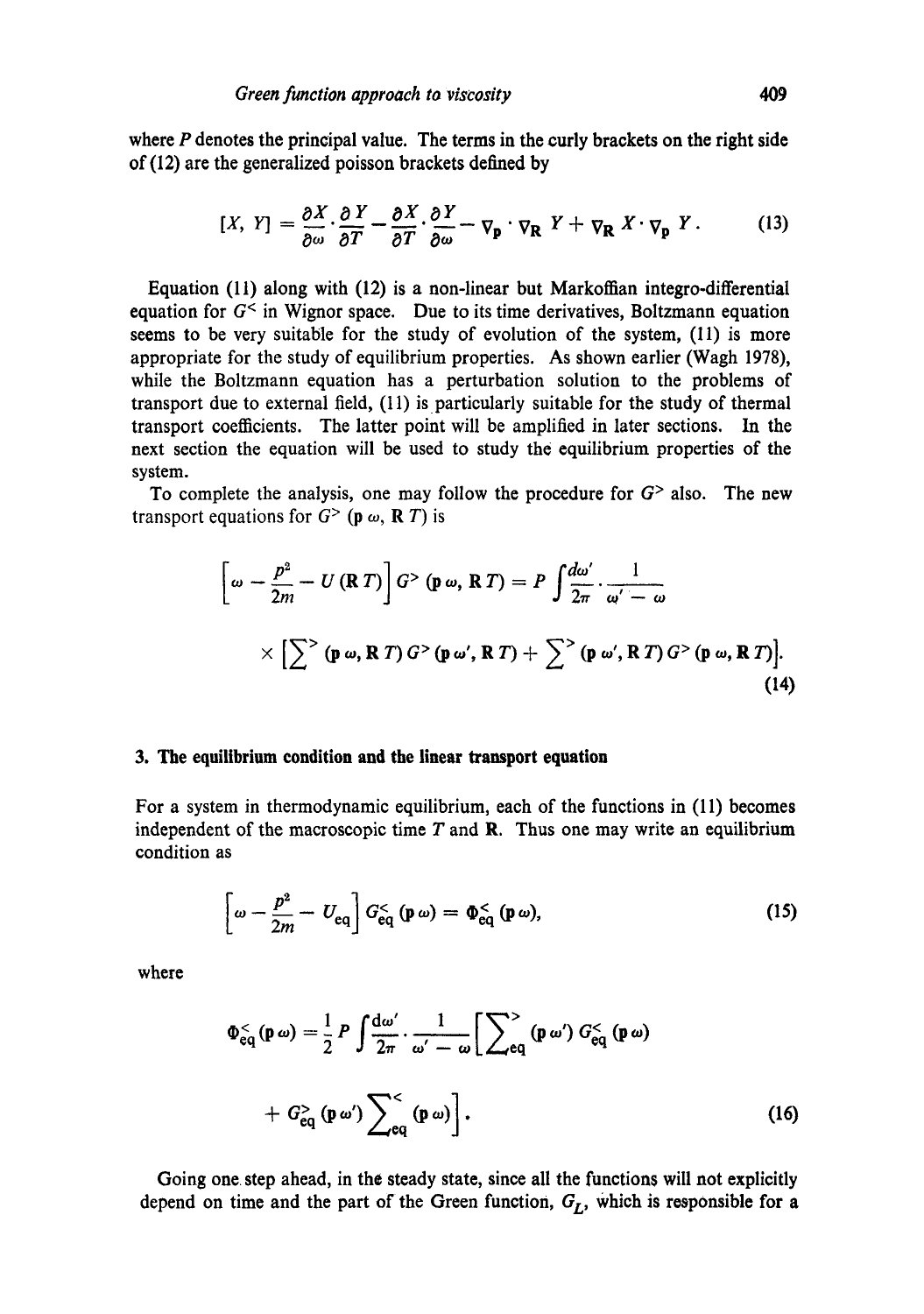linear transport phenomenon is the one linear to the corresponding gradient, we may write the linearized transport equations as

$$
\left[\omega - \frac{p^2}{2m} - U\right] G_L^< \left(\mathbf{p} \omega, \mathbf{R}\right) = \Phi_L^< \left(\mathbf{p} \omega, \mathbf{R}\right) + K_L \left(\mathbf{p} \omega, \mathbf{R}\right),\tag{17}
$$

**and** 

$$
\left[\omega - \frac{p^2}{2m} - U\right] G_L^> (\mathbf{p}\,\omega, \mathbf{R}) = \Phi_L^> (\mathbf{p}\,\omega, \mathbf{R}). \tag{18}
$$

energy  $\sum_{\mathbf{eq}}^>$ ,  $\sum_{L}^>$  respectively by Here  $\Phi_F^{\geq}$  and  $K_L$  are given in terms of the equilibrium and linear parts of the self

$$
\Phi_L^{\geq}(\mathbf{p} \omega, \mathbf{R}) = \frac{1}{2} \cdot \frac{1}{2\pi} P \int \frac{d \omega'}{\omega' - \omega} \Big[ \sum_{\mathbf{e} \neq 0}^{\infty} (\mathbf{p} \omega', \mathbf{R}) G_L^{\geq}(\mathbf{p} \omega, \mathbf{R})
$$
  
+ 
$$
\sum_{\mathbf{L}}^{\infty} (\mathbf{p} \omega', \mathbf{R}) G_{\mathbf{e}q}^{\geq} (\mathbf{p} \omega, \mathbf{R}) + G_{\mathbf{e}q}^{\geq} (\mathbf{p} \omega', \mathbf{R}) \sum_{\mathbf{L}}^{\infty} (\mathbf{p} \omega, \mathbf{R})
$$
  
+ 
$$
G_L^{\geq} (\mathbf{p} \omega', \mathbf{R}) \sum_{\mathbf{e} \neq 0}^{\infty} (\mathbf{p} \omega, \mathbf{R}) \Big], \qquad (19)
$$

and

$$
K_L (\mathbf{p} \omega, \mathbf{R}) = \frac{1}{2} \left\{ \left[ G_L^< (\mathbf{p} \omega, \mathbf{R}), \sum_{\mathbf{e}_q}^{\infty} (\mathbf{p} \omega, \mathbf{R}) \right] + \left[ G_{\mathbf{e}_q}^< (\mathbf{p} \omega, \mathbf{R}), \sum_L^{\infty} (\mathbf{p} \omega, \mathbf{R}) \right] - \left[ G_L^>( \mathbf{p} \omega, \mathbf{R}), \sum_{\mathbf{e}_q}^{\infty} (\mathbf{p} \omega, \mathbf{R}) \right] - \left[ G_{\mathbf{e}_q}^>( \mathbf{p} \omega, \mathbf{R}), \sum_L^{\infty} (\mathbf{p} \omega, \mathbf{R}) \right\}.
$$
 (20)

expansion. This yields  $G_{\text{eq}}^{<}$  (p  $\omega$ ) in various orders of perturbation. for free particles we have One can now apply a perturbation expansion to  $\Phi_{eq}^{\lt}$  using the connected diagram For example,

$$
\left(\omega - \frac{p^2}{2m}\right) G_{\text{eq}}^{(0)} < \left(\mathbf{p} \omega\right) = 0,\tag{21}
$$

which yields a solution after comparing with (7), for all **p** and  $\omega$  as

$$
G_{eq}^{(0) <} (p \omega) = 2\pi \exp \left( \alpha - \beta \omega \right) \delta \left( \omega - \frac{p^2}{2m} \right).
$$
 (22)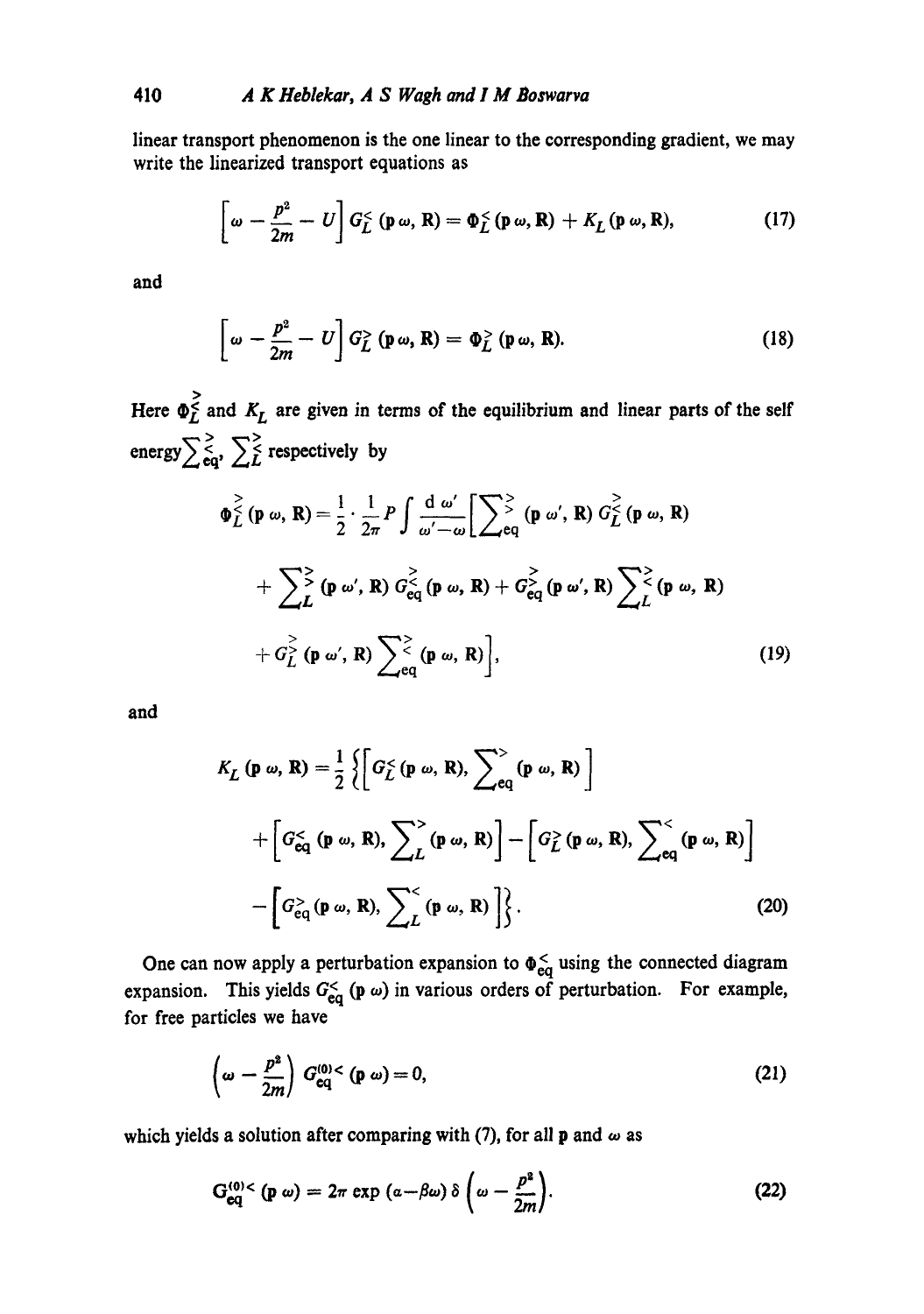The higher orders of solution can be obtained if one notes that the energy  $\omega$  of a particle has to be different from the free particle energy  $(p^2/2m)$ . Due to the complexity involved in  $\Phi_{eq}^{\lt}$  (p  $\omega$ ) the solution of (15) is not possible without any proper simplifying assumption. Writing for

$$
\Phi_{\text{eq}}^{<}\left(\mathbf{p}\;\omega\right)=\phi^{<}\left(\mathbf{p}\right)\mathrm{G}_{\text{eq}}^{<}\left(\mathbf{p}\;\omega\right),\tag{23}
$$

and rearranging the terms in (15), one may obtain

$$
[\omega - E(\mathbf{p})] G_{\text{eq}}^{<} (\mathbf{p}, \omega) = 0, \tag{24}
$$

where

$$
E(\mathbf{p}) = \frac{p^2}{2m} + \phi(\mathbf{p}) = \frac{p^2}{2m} + (-U_{\mathbf{eq}} - \phi^{<}(\mathbf{p})),
$$
 (25)

 $\phi(p)$  represents the energy due to the interactions and is expandable in a perturbation expansion. Equation (24) has a solution

$$
G_{\text{eq}}^{<}\left(\mathbf{p}\;\omega\right)=2\pi\;\delta\left(\omega-E(\mathbf{p})\right)\exp\left(\alpha-\beta\omega\right),\tag{26}
$$

in analogy with (22). However to find the exact expression for the terms in the perturbation expansion of  $\phi(p)$  one may substitute (26) in (15) and after integration with respect to  $\omega$  obtain upto  $\lambda^2$  order.

$$
[\phi(\mathbf{p}) - U_{\text{eq}}] \exp\left[a - \beta\left(\frac{p^2}{2m} + \phi(\mathbf{p})\right)\right]
$$
  

$$
= \left(-\frac{\beta}{2}\right)\lambda^2 \int \int \int d\mathbf{p}' d\bar{\mathbf{p}} d\bar{\mathbf{p}}' \delta(\mathbf{p} + \mathbf{p}' - \bar{\mathbf{p}} - \bar{\mathbf{p}}')
$$
  

$$
\times \left\{v(\mathbf{p} - \bar{\mathbf{p}})\right\}^2 \exp\left[2a - \beta\left(\frac{p^2}{2m} + \frac{p'^2}{2m}\right)\right].
$$
 (27)

When  $\phi$  (p) is expanded in a perturbation series

$$
\phi(\mathbf{p}) = \sum_{n} \lambda^{n} \phi_{n}(\mathbf{p}), \qquad (28)
$$

and (27) yields, up to  $\lambda^2$  order of perturbation

$$
\lambda \phi_1 \left( \mathbf{p} \right) = U_{\text{eq}}, \tag{29}
$$

where

$$
U_{\text{eq}} = \lambda \; n \; v \; (0) = \lambda \; n \; \widetilde{V} = \lambda \; n \int \text{d} \mathbf{r} \; V \, (\mathbf{r}), \tag{30}
$$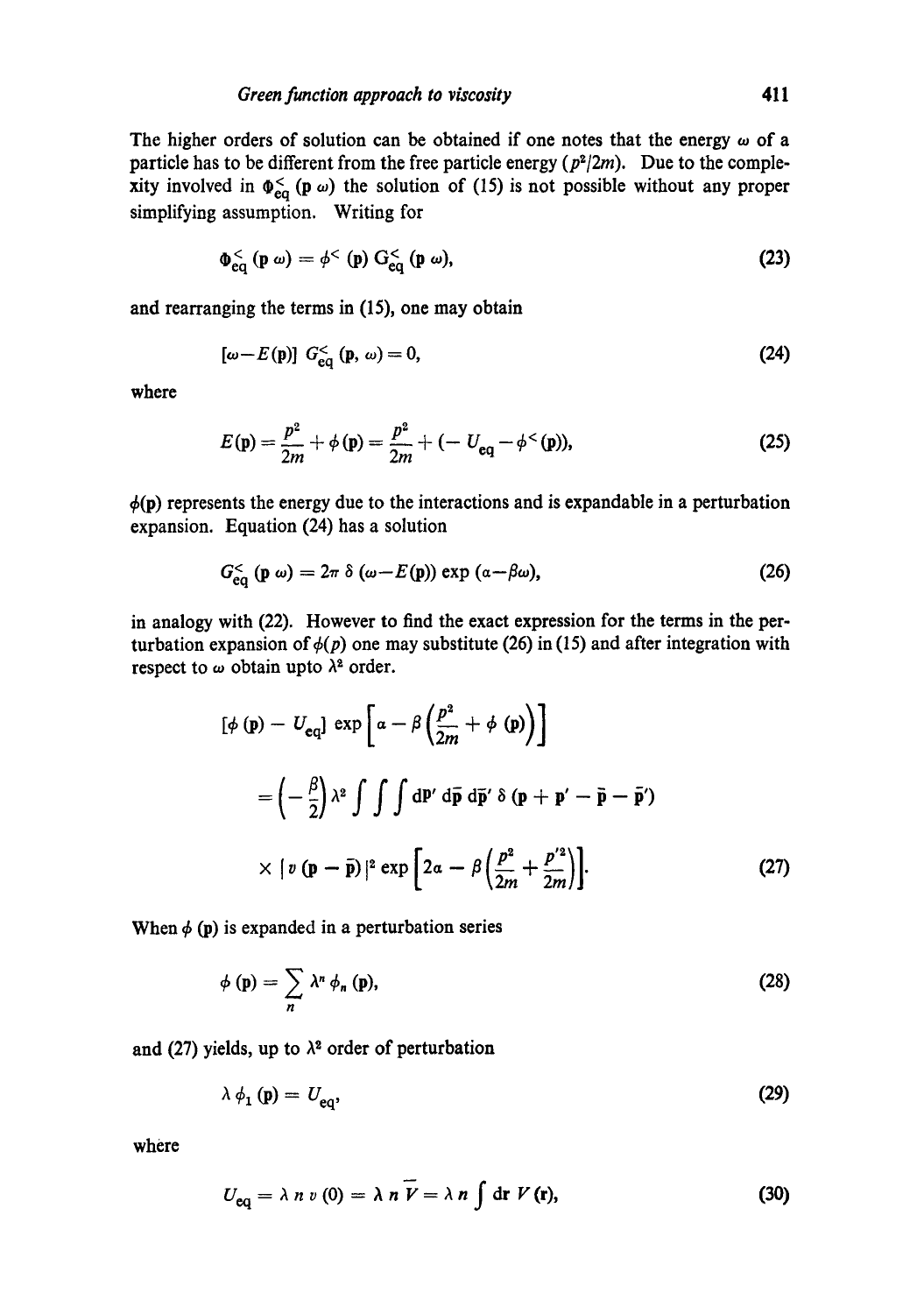and  $n$  is the particle density,

$$
\phi_2(\mathbf{p}) = \left(-\frac{\beta}{2}\right)n \int \mathrm{d}\mathbf{k} \mid v(\mathbf{k})|^2 - \beta (n \overline{V})^2. \tag{31}
$$

The result (30) has been derived by Kadanoff and Baym (1963).  $U_{eq}$  as represented here is the average energy of each particle due to Vlasov field.  $\phi_2$  is the reduction in internal energy due to binary collisions. One may proceed with this analysis to the higher orders of  $\lambda$ .

The results (30) and (31) can also be obtained from the cluster expansion of the equilibrium partition function of an imperfect gas. However, we have obtained it from a non-equilibrium approach and our method extended to higher orders would establish the equilibrium thermodynamics as a limiting case of non-equilibrium process for even denser systems.

#### **4. The shear viscosity coefficient**  $(\eta)$

The shear viscosity coefficient may either be studied by the kinetic equations or by the correlation function formula. (Fujita 1966b; Isihara 1971). We shall use the linearized transport equation (17) alongwith the correlation function formula derived in the appendix, to study the shear viscosity coefficient.

In the case of shear viscosity, the current tensor  $\sigma$  is given by (Isihara 1971; Fujita 1966b)

$$
\sigma\left(\mathbf{r},T\right)=\operatorname{Tr}\left\{\frac{1}{\Omega}\,\hat{\mathbf{j}}\,n\left(T\right)\right\},\tag{32}
$$

where  $n(T)$  is the one body density operator, the matrix elements of which are related to  $g<sup>2</sup>$  (1, 2) by

$$
\mathcal{L}_{\Omega \to \infty} \frac{(2\pi)^3}{\Omega} \mathcal{L}_{t_1 \to t_1} i g^{<}(1, 2) = n_{12}(t_1).
$$
 (33)

The current  $\sigma$  consists of two parts (Isihara 1971, page 370) and (Fujita 1966b);  $\sigma_1$  corresponds to the momentum transfer and  $\sigma_2$  corresponds to the potential drag. Correspondingly  $\eta$  may be divided as

$$
\eta = \eta_1 + \eta_2. \tag{34}
$$

In the steady state  $(T\rightarrow\infty)$ , the current tensor is related to the velocity gradient q by

$$
\sigma = 2q \eta. \tag{35}
$$

For a flow restricted to  $x - y$  plane one obtains

$$
\sigma_{1xy}\left(T\right) = \frac{1}{\Omega} \int \mathrm{d}p \frac{P_x \, P_y}{m} \int \mathrm{d}\omega \; G^< \left(\mathbf{p} \; \omega, \, T\right),\tag{36}
$$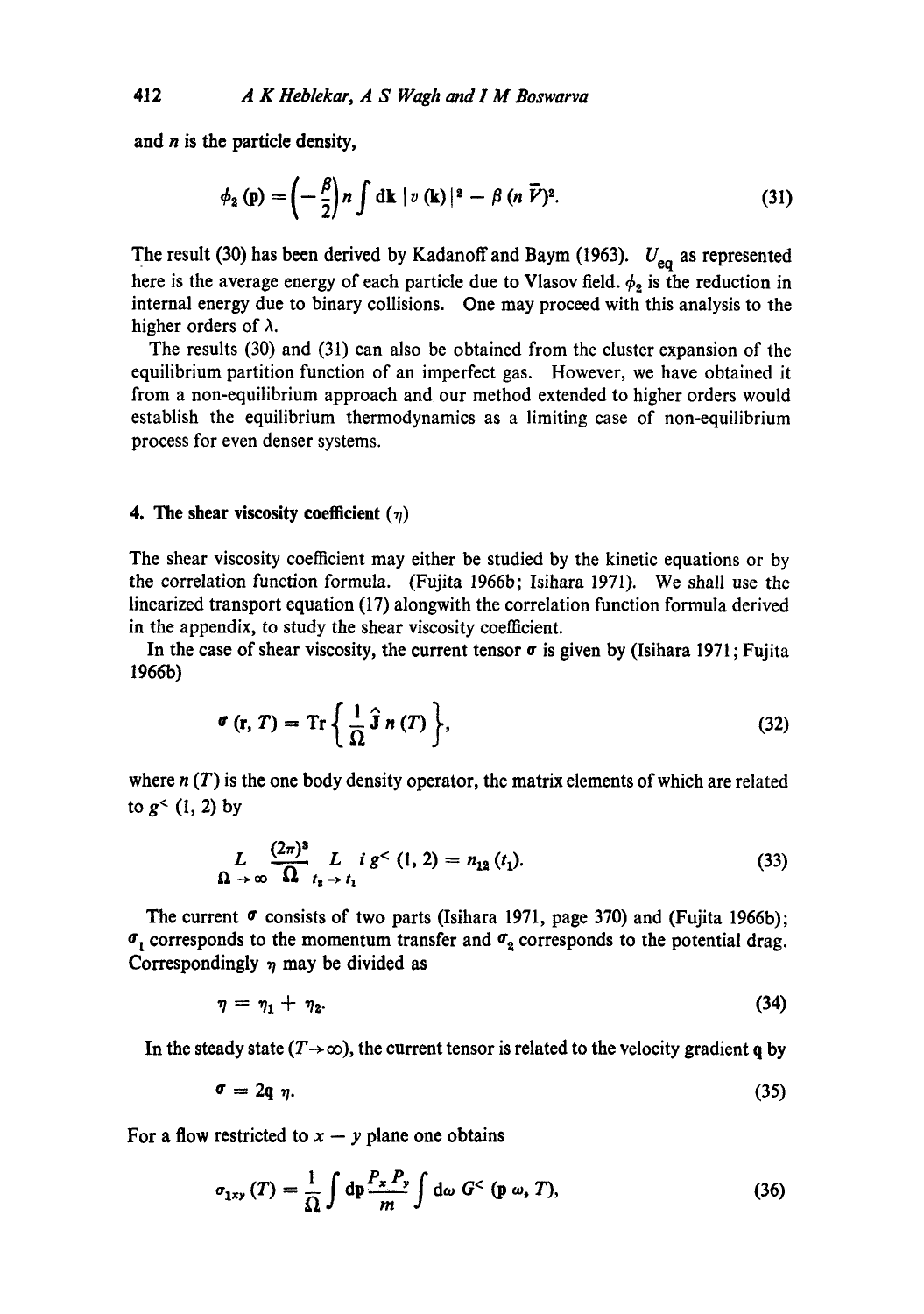where we are working in a frame of reference in which the average velocity of the flow is zero.

Following the methodology described in (Lodder *et al* 1972) to obtain the asymptotic behaviour of  $\sigma_{xy}$  (T), we equate the residues of the Laplace transforms of both the sides of (36) at a simple pole  $Z = 0$ . This yields

$$
2\mathbf{q}_{xy} \ \eta_1 = \frac{1}{\Omega} \int \mathrm{d}\mathbf{p} \frac{P_x \ P_y}{m} \int \mathrm{d}\omega \ G_L^< \left(\mathbf{p} \ \omega\right), \tag{37}
$$

where  $G_{\tilde{L}} \left( \mathbf{p} \omega \right)$  is the residue of  $G_{\tilde{L}} \left( \mathbf{p} \omega, z \right)$  at  $z = 0$ . This residue may be obtained by solving (17).

A similar analysis follows for  $\sigma_2$  also. We simply quote the result.

$$
2q_{xy} \eta_2 = \frac{1}{\Omega} \int \dots \int dp \, dp' \, d\bar{p} \, d\bar{p}' \, \tilde{J}_{2xy} \, (p \, p' \, \tilde{p} \, \tilde{p}') \times \int G_{2L} \, (p \, p' \, \tilde{p} \, \tilde{p}', \omega) \, d\omega,
$$
\n(38)

where  $J_{2xy}$  is Fourier transform of the potential drag term as given in (Fujita 1966b).

#### 5. A **perturbation expansion of shear** viscosity

To solve the generalised transport equations similar to (17) a perturbation method was presented earlier (Wagh 1978). It consists of expanding the unknown Green function in the transport equation in a perturbation series and then obtaining the higher order terms in terms of the known lower order. Applying this to (17), the first few orders may immediately be written as follows:

$$
G_L^{\leq} = \frac{UG_{L0}^{\leq}}{\left(\omega - \frac{p^2}{2m} - U\right)} + \frac{\Phi_{L0}^{\leq} + K_{L0}}{\left(\omega - \frac{p^2}{2m} - U\right)} + \frac{\Phi_{L1}^{\leq} + K_{L1}}{\left(\omega - \frac{p^2}{2m} - U\right)} + \dots \quad (39)
$$

For the evaluation of  $\eta_1$ ,  $G_{L_0}^{\lt}$  is given by

$$
G_{L0}^{\leq} = G_{L}^{\leq (0)} = \left( p_x \frac{\partial}{\partial p_y} + p_y \frac{\partial}{\partial p_x} \right) G_{\text{eq}}^{\leq} (\mathbf{p} \omega), \tag{40}
$$

and may further be simplified as

$$
G_{L0}^{\lt} = \left(-2\pi\beta\right)\left(2q_{xy}\right)\frac{p_x p_y}{m}\,\delta\left(\omega - \frac{p^2}{2m}\right)\,\exp\left[\alpha - \beta\frac{p^2}{2m}\right].\tag{41}
$$

 $\Phi_{Li}^{\leq}$  and  $K_{Li}$  are obtained in terms of the lower order Green functions, such that each term is still of the  $i_{th}$  order. Accordingly when  $\eta_1$  is expanded in a perturbation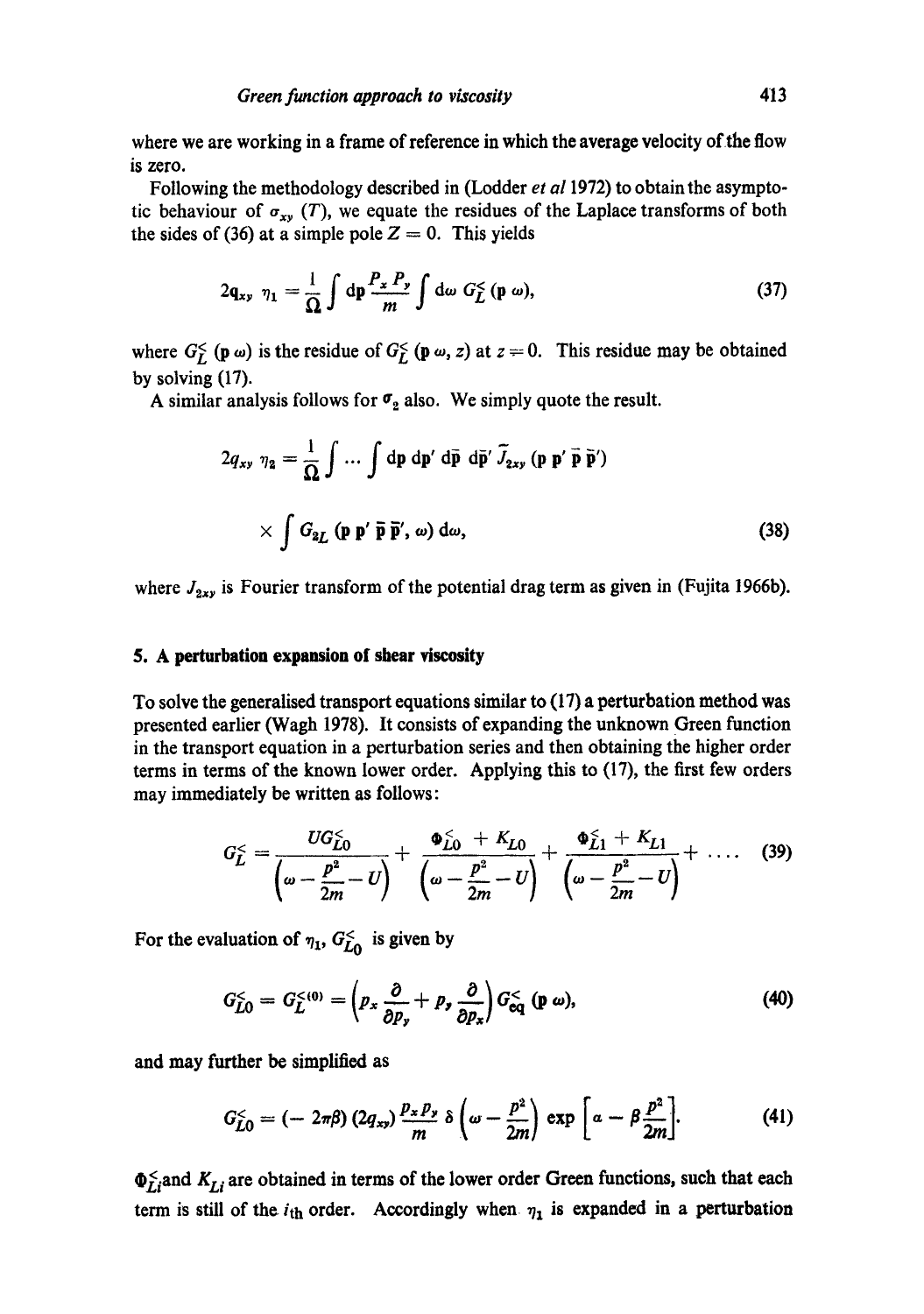series > i=0  $\eta_1^{(l)}$  and the expansion (39) is used in the formula (37), we obtain

$$
\eta_1^{(0)} = \beta \int d\mathbf{p} \frac{p_x^2 p_y^2}{m^2} \exp\left[\alpha - \beta \frac{p^2}{2m}\right].
$$
 (42)

The next term is given by

$$
\eta_1^{(1)} = \int \mathrm{d}p \ p_x^2 p_y^2 \exp\left[\alpha - \beta \frac{p^2}{2m}\right] \frac{\exp \alpha}{4mV} \int \mathrm{d}\mathbf{k} \frac{|\ V(\mathbf{k})|^2}{k} + \frac{\pi \beta}{nV} \int \mathrm{d}p \frac{p_x^2 - p_y^2}{m} \exp\left[2\alpha - \beta \frac{p^2}{2m}\right] \int \mathrm{d}\mathbf{k} \frac{|\ V(\mathbf{k})|^2}{k}.
$$
 (43)

Thus the problem is reduced to the evaluation of integrals. One may proceed in a similar manner to evaluate any other higher order terms in the viscosity.

A perturbation expansion of  $G_L^{\leq}$  and hence that of  $\eta_1$  is evident from (39). The first term is of the order  $\lambda^0$ , the next one of the order  $\lambda^1$  and so on.

# **6. Applications to gases nd conclusions**

When the treatment given in the last two sections is applied to practical situations, many terms contribute negligibly small and the formulation is simplified. The kinetic effect term given by the second term on the right side of (43) is one order higher in density than the first term for the same order of perturbation. Hence for dilute systems, this will be neglected. (However, this term becomes an important one when one considers the density expansion of the viscosity coefficient. This will be demonstrated in a separate publication.) Same would be the case for higher order terms in the expansion of the collision terms.

A major difference between earlier treatment and the one presented here is the existence of the Hartree term  $U$ . In the studies of static transport coefficients, this term has not been included before, though its importance in plasma physics is well-known through the Vlasov equation.

It is well established that the interaction potential between the molecules can be considered to be a result of a hard core part and a weak potential. The exact form of such potentials is a wide field of investigation. Some of the popular forms are the ones involving two or more parameters (Evans and Watts 1976; Mason and Rice 1954; Neufeld and Aziz 1973). Molecular dynamics method also have been tried to fit the experimental data (Keller 1957; Monehiek *et al* 1965). But none of these methods prescribes a unique form of potential applicable to all gases.

This has rendered the calculation of the transport coefficient as being mere calculation of collision integrals which are functions of the potentials, which requires a *priori*  knowledge of the potentials. In practice, however, in simpler applications, one is interested in problems such as the temperature dependence of the transport coefficient without going into details of the potentials. Here such a requirement is dealt with.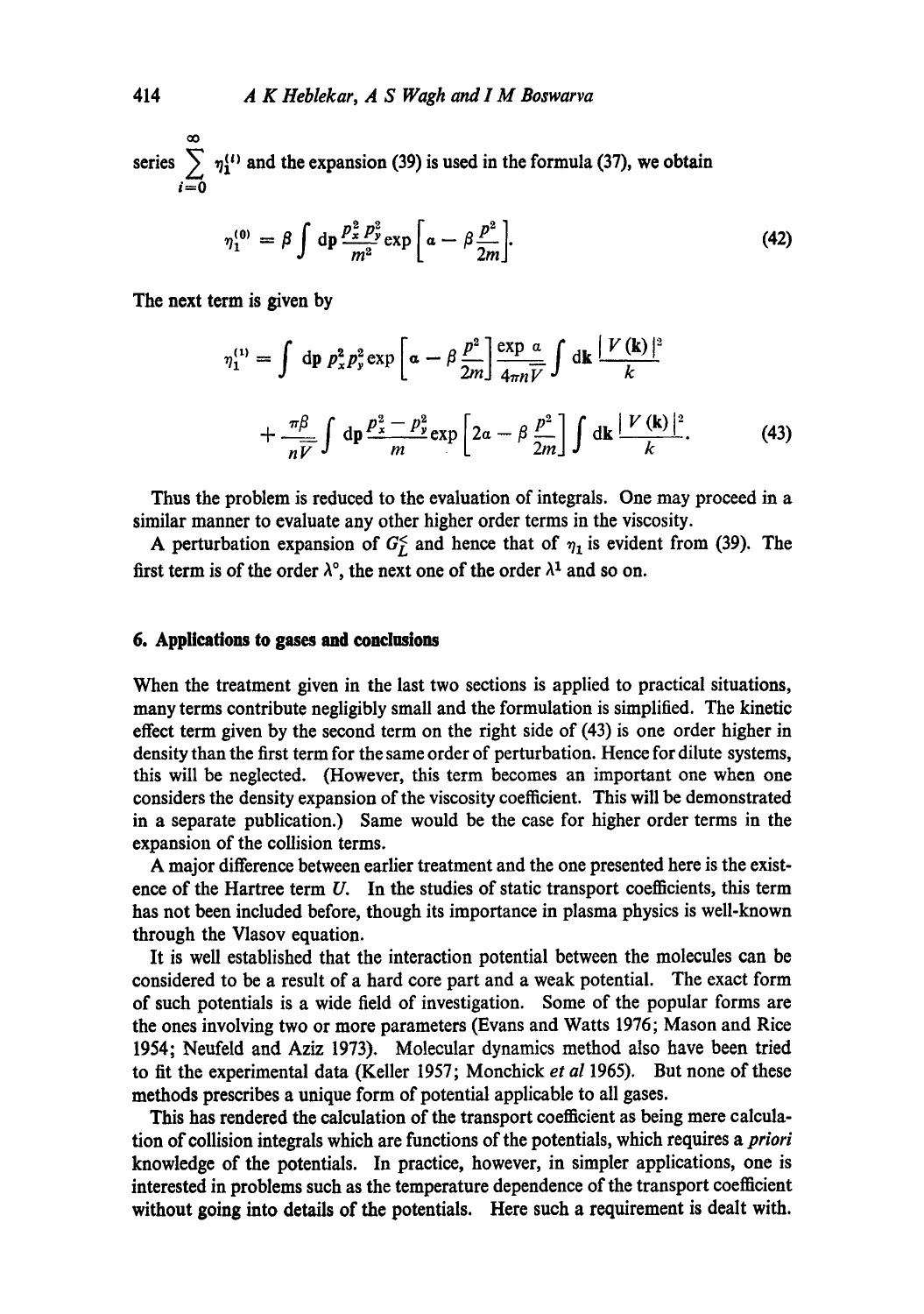Explicit temperature dependence of the shear viscosity coefficient in terms of two parameters which depend on the potential are derived.

We assume an interaction potential, having a hard core part up to  $r = \sigma$  and then a perturbation part  $V(r)$  beyond. The Fourier transform may be defined for the tail part as

$$
v(\mathbf{k}) = \frac{1}{(2\pi)^3} \int_{\sigma}^{\infty} d\mathbf{r} \ V(\mathbf{r}) \exp(i \mathbf{k} \cdot \mathbf{r}).
$$
 (44)

The inverse transform of this tail part of the potential, naturally, is zero (for  $r < \sigma$ ). We use this part-potential for calculating the perturbation terms only and in  $G_L^{<0}$ , we use the rigid sphere density to involve the hard core part.

In terms of this (42) and (43), without the kinetic effects term, yield

$$
\eta_1 = n_0 k_B T \bigg[ 1 + \bigg( \frac{m}{16\pi k_B} \bigg)^{1/2} \frac{1}{\overline{V} T^{1/2}} \int \mathrm{d} \mathbf{k} \, \frac{|v(\mathbf{k})|^2}{k} \bigg],\tag{45}
$$

where, we have substituted for

$$
e^a = n_0 (2\pi m k_B T)^{-3/2}, \tag{46}
$$

with  $n_0$  being the rigid-sphere particle density given by

$$
n_0 = \frac{1}{\pi \sigma^2 v}.
$$
\n<sup>(47)</sup>

 $v$  the average velocity of the rigid-sphere particles, is given by

$$
v = \sqrt{\frac{8 k_B T}{\pi m}}.
$$
\n(48)

Substitution of these in (45) yields

$$
\eta_1 = a\sqrt{T} + b,\tag{49}
$$

where

$$
a = \frac{1}{\sigma^2} \sqrt{\frac{k_B m}{\pi}},
$$
\n(50)

and

$$
b = \frac{a}{\bar{V}} \left( \frac{m}{16\pi k_B} \right)^{1/2} \int dk \, \frac{|v(\mathbf{k})|^2}{k} \,. \tag{51}
$$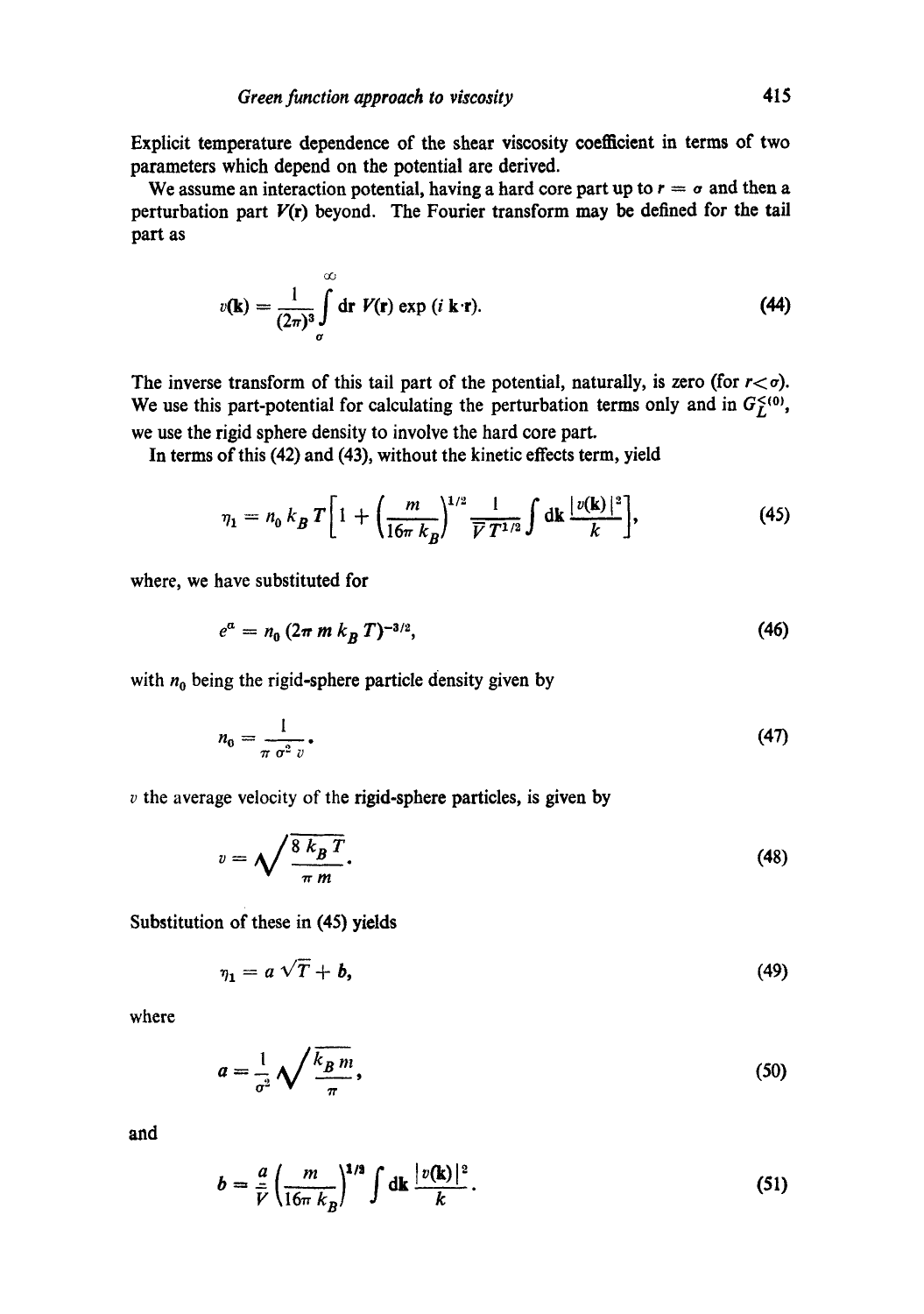Equation (49) yields an explicit temperature dependence of the viscosity coefficient. Since all the details of the potential are embedded in the constant  $b$ , the formula is general enough to be applied to molecules with simple as well as complex structures and non-spherical potentials. In polar molecule problems the potential often used is Stockmayer potential which is a superposition of Lennard-Jones potential and the angular dependent dipole term (Hirschfelder *et al* 1964). In the case of non-polar gases one usually uses the Lennard-Jones (6-12) potential. Both these potentials indicate a hard core repulsive part and also an attractive term. Therefore, one may be justified in adopting the potential assumed above for both of the cases.

Here the formula has been applied to (i) inert gases at high temperature, (ii) polar gases at high temperatures, and (iii) complex organic molecules. Whenever possible, the formula has been tested in two different ranges, *i.e.* a low temperature range up to  $1000^\circ$  K and high temperature range from  $1000^\circ$  K to  $2000^\circ$  K, the percentage error between the calculated and observed viscosities are shown graphically. The results of the agreements can be summarised as follows:

### 6.1 *Inert gases*

The agreement of the formula (49) with viscosity at high temperatures between 1000° K to 2000° K is very good yielding not more than  $1\%$  error in any case. The agreement at lower temperatures is comparatively poor yielding a larger error. This is due to the slowly converging perturbation series. Thus for better agreements, higher order terms to include  $\eta_1^{(2)}$  etc. are necessary.

## 6.2 *Polar gases*

Again the agreements at high temperatures are very good with no more than  $1\%$ error. The term in the viscosity arising out of the perturbation potential is not limited to only spherically symmetric potentials, hence agreement is not surprising.

The agreement for hydrogen at low temperatures between  $100^\circ$  K to  $140^\circ$  K is poor. This is due to the quantum effects dominating in that region.

# 6.3 *Organic gases*

It is evident from figure 1 that the agreement of (49) is better than the one shown by the Law of Corresponding States, except for butane which is heavy, where the agreement is poorer than the latter. This is due to the large mass number of the gas which converges the perturbation series slowly (McRury *et al* 1976).

# 6.4 *Benzene*

The transport properties of benzene have been investigated (Wang Chang and Uhlenbeck 1951) in detail by applying Taxman's and Wang Chang and Uhlenbeck (wcu) formalism. These theories take into account the internal degrees of freedom of the atoms.

It is interesting to see from figure 2 that the formalism presented here gives an agreement better than the previous calculations especially at higher temperatures. This is in spite of the heaviness of benzene molecules. Thus one may say that our formalism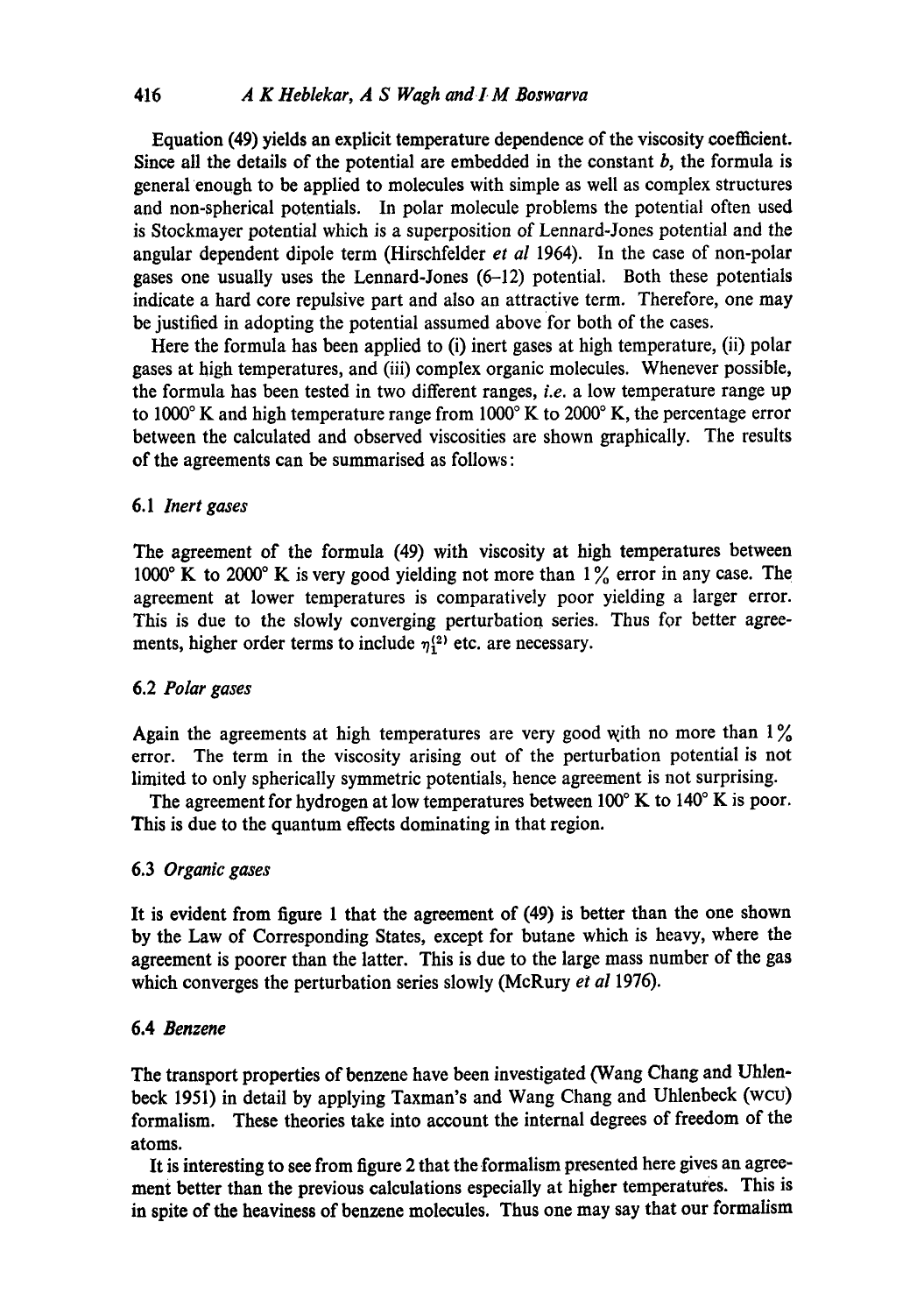

Figure 1. Comparison of the results of formula (49) with experimental results and the law of corresponding states for organic gases.



Figure 2. The present calculations of the viscosity of benzene are compared with experimental results and calculations done using Taxman's (1958) formalism.

agrees fairly well with the experimental results over a wide temperature range and for a wide range of gases. However a direct comparison with the prevalent theoretical methods of calculation of thermal transport coefficients, for example using Boltzmann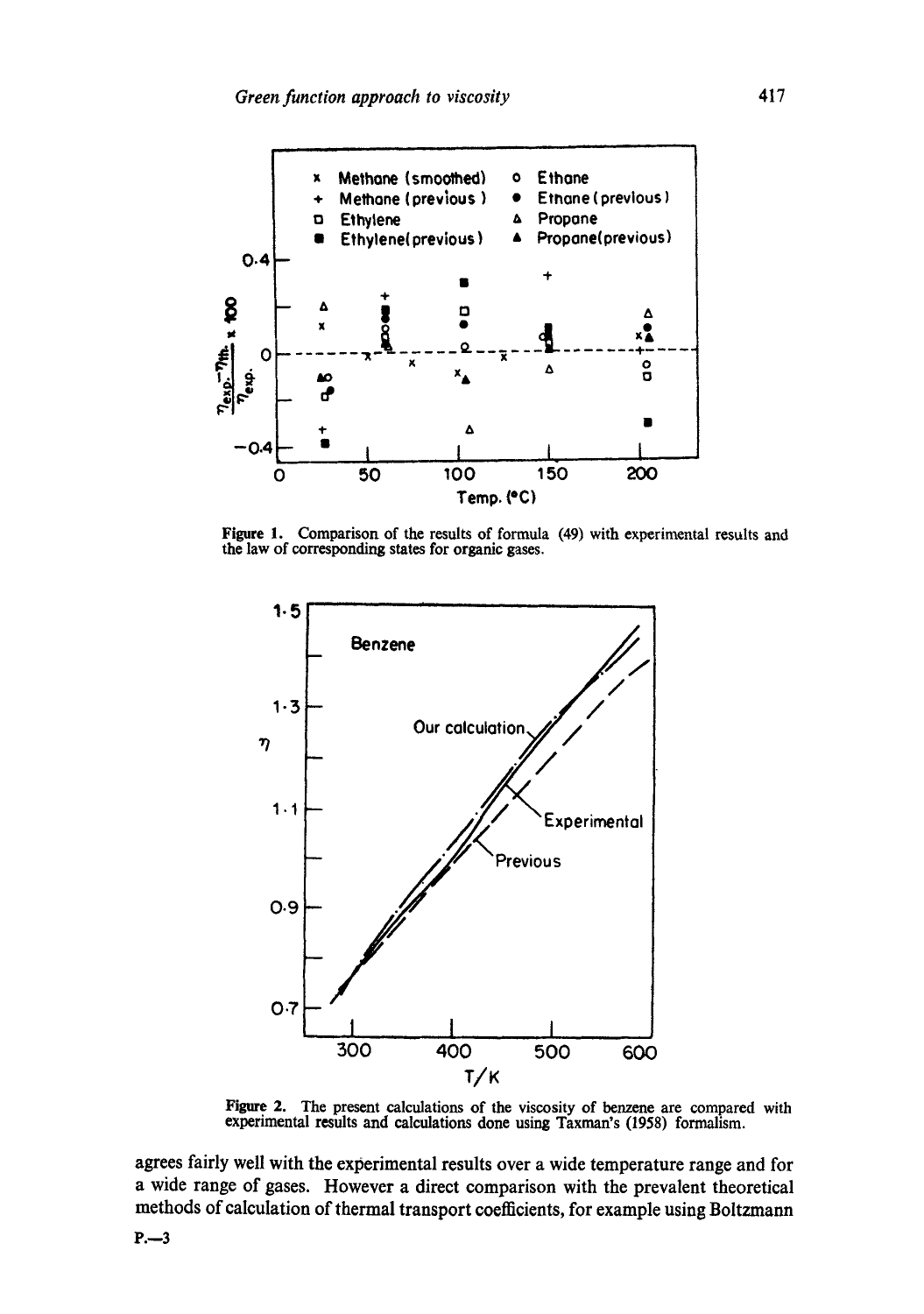Table 1. Calculated viscosities are compared with best fitting experiments for inert and polar gases.

| Gas                                                               | Tem-<br>perature<br>$({}^{\circ}{\rm K})$ | Viscosity<br>(Poise)             | Calc. Visc.<br>(Poise)       | $\%$ Error                       | Ref.                                  |
|-------------------------------------------------------------------|-------------------------------------------|----------------------------------|------------------------------|----------------------------------|---------------------------------------|
| Hydrogen                                                          | 100                                       | 0.4210E-05                       | $0.3881E - 0.5$              | 0.7811E<br>01                    |                                       |
|                                                                   | 120                                       | 0-4810E-05                       | 0.4578E-05                   | $0.4823E$ , 01                   |                                       |
| Mol. wt. 2.000                                                    | 140                                       | 0.5350E-05                       | $0.5219E - 05$               | 0.2451E<br>01                    |                                       |
| $a = 0.7301 \times 10^{-6} \frac{\text{Poise}}{\text{deg}^{1/2}}$ | 160                                       | 0.5850E-05                       | $0.5815E - 05$               | 00<br>0.5925E                    |                                       |
|                                                                   | 180                                       | $0.6340E - 05$                   | $0.6376E - 05$               | $-0.5609E$<br>00                 |                                       |
| $b = -0.342 \times 10^{-5}$ Poise                                 | 200                                       | $0.6810E - 05$                   | 0-6905E-05                   | 01<br>$-0.1401E$                 |                                       |
| Standard                                                          | 220                                       | 0.7270E-05                       | $0.7409E - 05$               | $-0.1917E$<br>01                 |                                       |
| $= 0.1866 \times 10^{-6}$<br>Error                                | 240                                       | $0.7710E - 05$                   | 0.7891E-05                   | $-0.2347E$<br>01                 |                                       |
|                                                                   | 260                                       | 0.8140E-05                       | $0.8353E - 05$               | $-0.2614E$<br>01                 |                                       |
|                                                                   | 280                                       | $0.8560E - 05$                   | $0.8797E - 05$               | 01<br>$-0.2771E$                 |                                       |
|                                                                   | 300                                       | $0.8760E - 05$                   | 0.9226E-05                   | $-0.2969E$<br>01                 |                                       |
|                                                                   | 400                                       | $0.1127E - 04$                   | $0.1118E - 04$               | 0.7775E<br>00                    |                                       |
|                                                                   | 500                                       | $0.1305E - 04$                   | $0.1291E - 04$               | 0.1104E<br>01                    |                                       |
|                                                                   | 800                                       | $0.1744E - 04$                   | $0.1723E - 04$               | 0.1199E<br>01                    | (Guevara et al 1969 and ref. therein) |
| Hydrogen                                                          | 1987                                      | $0.3320E - 04$                   | $0.3313E - 04$               | 0.2048E<br>00                    |                                       |
|                                                                   | 1102                                      | $0.2202E - 04$                   | $0.2194E - 04$               | 0.3845E<br>00                    |                                       |
| Mol. wt. $= 2.00$                                                 | 1152                                      | $0.2273E - 04$                   | $0.2267E - 04$               | 0.2723E<br>00                    |                                       |
|                                                                   | 1201                                      | $0.2342E - 04$                   | $0.2337E - 04$               | 0.2095E<br>00                    |                                       |
| $a = 0.9839 \times 10^{-6} \frac{\text{Poise}}{\text{deg}^{1/2}}$ | 1251                                      | $0.2407E - 04$                   | $0.2407E - 04$               | $-0.1463E - 01$                  |                                       |
| $b = -0.1073 \times 10^{-4}$ Poise                                | 1300                                      | 0·2473E—04                       | 0.2475E-04                   | —0∙7497E—01                      |                                       |
|                                                                   | 1349                                      | 0-2538E-04                       | $0.2541E - 04$               | $-0.1220E$<br>00                 |                                       |
| Standard<br>$= 0.5437 \times 10^{-7}$<br>Error                    | 1399                                      | $0.2606E - 04$                   | $0.2607E - 04$               | $-0.5601E - 01$                  |                                       |
|                                                                   | 1447                                      | $0.2671E - 04$                   | $0.2670E - 04$               | $0.3509E - 01$                   |                                       |
|                                                                   | 1497                                      | 0-2731E-04                       | $0.2734E - 04$               | $-0.1164E$<br>00                 |                                       |
|                                                                   | 1543                                      | 0.2783E-04                       | $0.2792E - 04$               | $-0.3316E$<br>00                 |                                       |
|                                                                   | 1592                                      | $0.2845E - 04$                   | $0.2853E - 04$               | $-0.2854E$<br>00                 |                                       |
|                                                                   | 1641                                      | $0.2909E - 04$                   | $0.2913E - 04$               | $-0.1402E$<br>00                 |                                       |
|                                                                   | 1690                                      | $0.2967E - 04$                   | $0.2972E - 04$               | $-0.1736E$<br>00                 |                                       |
|                                                                   | 1740                                      | $0.3026E - 04$                   | $0.3032E - 04$               | $-0.1834E$<br>00                 |                                       |
|                                                                   | 1789                                      | $0.3086E - 04$                   | $0.3089E - 04$               | $-0.9530E - 01$                  |                                       |
|                                                                   | 1839<br>1888                              | $0.3150E - 04$<br>$0.3205E - 04$ | 0.3147E-04<br>$0.3203E - 04$ | 0.1049E<br>00<br>$0.7678E - 01$  |                                       |
|                                                                   | 1937                                      | $0.3267E - 04$                   | $0.3258E - 04$               | 0.2857E<br>00                    |                                       |
|                                                                   | 1977                                      | $0.3309E - 04$                   | $0.3302E - 04$               | 0.2070E<br>00                    |                                       |
| Helium                                                            | 293                                       | $0.1950E - 04$                   | 0.1958E-04                   |                                  |                                       |
|                                                                   | 373                                       | 0.2350E-04                       | $0.2349E - 04$               | −0·3913E<br>00<br>$0.5796E - 01$ |                                       |
|                                                                   | 474                                       | 0-2794E-04                       | $0.2788E - 04$               |                                  |                                       |
| Mol. wt. $= 4.000$                                                | 566                                       | $0.3159E - 04$                   | $0.3148E - 04$               | 0.2315E<br>00<br>0.3475E<br>00   |                                       |
| $a = 0.1785 \times 10^{-5} \frac{\text{Poise}}{\text{deg}^{1/2}}$ | 673                                       | $0.3543E - 04$                   | $0.3532E - 04$               | 0.3066E<br>00                    |                                       |
| $b = -0.1099 \times 10^{-4}$ Poise                                | 793                                       | $0.3894E - 04$                   | $0.3928E - 04$               | $-0.8763E$<br>œ                  | (Dawe and Smith 1970)                 |
|                                                                   | 799                                       | $0.3913E - 04$                   | $0.3947E - 04$               | $-0.8716E$<br>00                 |                                       |
| Standard<br>$= 0.1824 \times 10^{-6}$                             | 800                                       | $0.3952E - 04$                   | $0.3950E - 04$               | $0.4393E - 01$                   |                                       |
| Error                                                             | 803                                       | $0.3989E - 04$                   | $0.3960E - 04$               | 0.7339E<br>00                    |                                       |
|                                                                   | 926                                       | $0.4340E - 04$                   | $0.4333E - 04$               | 0.1523E<br>00                    |                                       |
|                                                                   | 948                                       | $0.4407E - 04$                   | $0.4398E - 04$               | 0.2146E<br>00                    |                                       |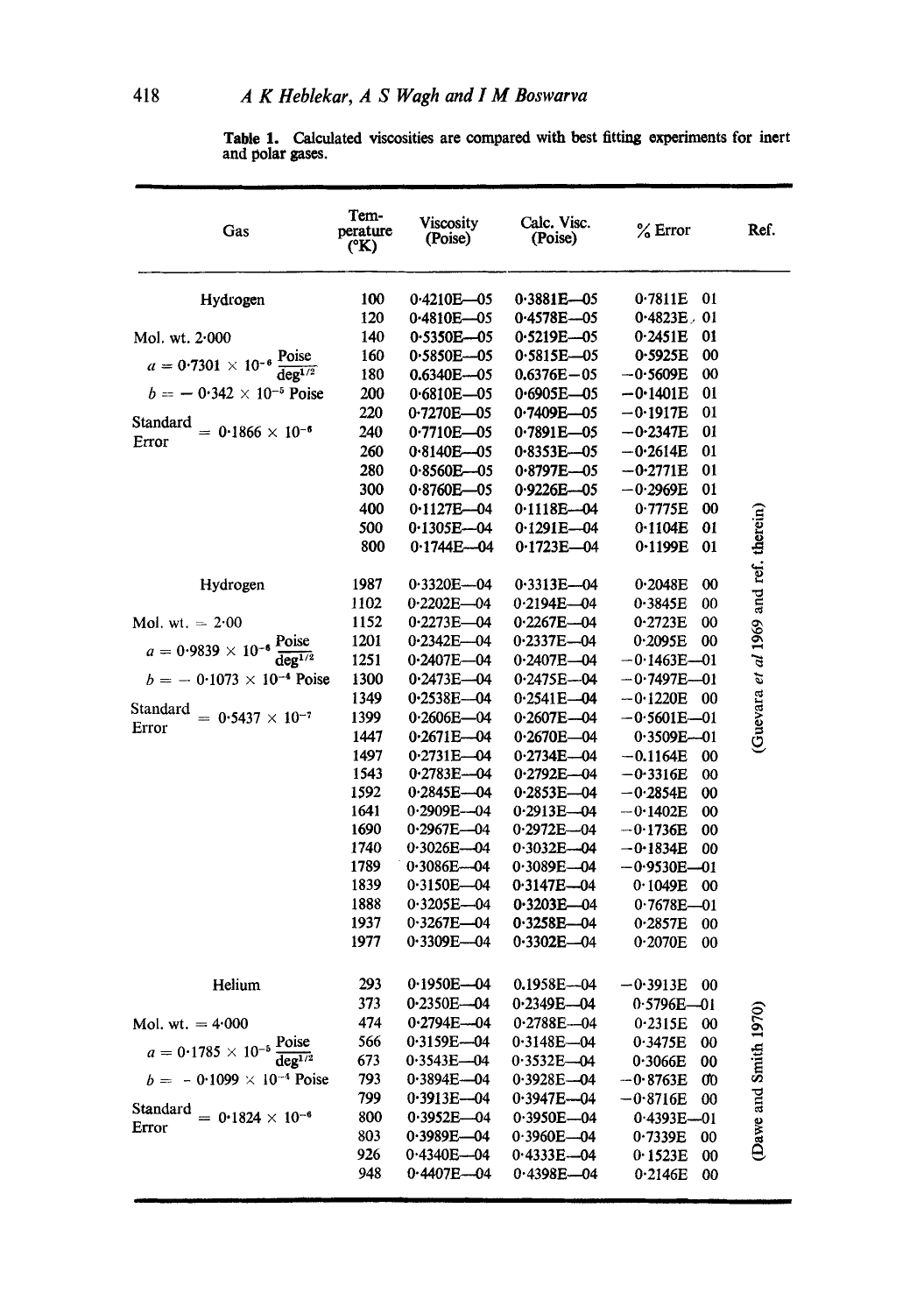**Table]l.** *(Contd.)* 

| Gas                                                               | Tem-<br>perature<br>$({}^{\circ}{\bf K})$ | Viscosity<br>(Poise)             | Calc. Visc.<br>(Poise)           | $%$ Error                        | Ref.                         |
|-------------------------------------------------------------------|-------------------------------------------|----------------------------------|----------------------------------|----------------------------------|------------------------------|
| Helium                                                            | 1100                                      | 0.4985E-04                       | 0-4920E-04                       | 0-1307E<br>01                    |                              |
|                                                                   | 1150                                      | $0.5137E - 04$                   | $0.5093E - 04$                   | 00<br>0.8567E                    |                              |
| Mol. wt. $= 4.000$                                                | 1200                                      | 0.5137E-04                       | $0.5262E - 04$                   | 01<br>$-0.2442E$                 |                              |
|                                                                   | 1250                                      | 0.5305E-04                       | $0.5428E - 04$                   | $-0.2306E$<br>01                 |                              |
| $a = 0.2323 \times 10^{-5} \frac{\text{Poise}}{\text{deg}^{1/2}}$ | 1300                                      | $0.5627E - 04$                   | $0.5591E - 04$                   | $\boldsymbol{\omega}$<br>0.6392E |                              |
| $b = -0.2785 \times 10^{-4}$ Poise                                | 1350                                      | $0.5782E - 04$                   | 0.5751E-04                       | $\boldsymbol{00}$<br>0.5432E     |                              |
|                                                                   | 1400                                      | $0.5935E - 04$                   | $0.5907E - 04$                   | $\boldsymbol{00}$<br>0.4681E     |                              |
| Standard<br>$= 0.4897 \times 10^{-6}$<br>Error                    | 1450                                      | $0.6074E - 04$                   | $0.6061E - 04$                   | 0.2128E<br>00                    | (Guevara et al (1969)        |
|                                                                   | 1500                                      | $0.6241E - 04$                   | $0.6212E - 04$                   | 0.4598E<br>00                    |                              |
|                                                                   | 1550                                      | $0.6363E - 04$                   | $0.6361E - 04$                   | $0.3101E - 01$                   |                              |
|                                                                   | 1600                                      | $0.6524E - 04$                   | $0.6507E - 04$                   | 0.2548E<br>$\boldsymbol{00}$     |                              |
|                                                                   | 1650                                      | $0.6667E - 04$                   | $0.6651E - 04$                   | 0.2333E<br>04                    |                              |
|                                                                   | 1700                                      | 0.6795E-04                       | $0.6793E - 04$                   | $0.2416E - 01$                   |                              |
|                                                                   | 1750                                      | $0.6942E - 04$                   | $0.6933E - 04$                   | 0.1268E<br>00                    |                              |
|                                                                   | 1800                                      | $0.7078E - 04$                   | 0.7071E-04                       | $0.9817E - 01$                   |                              |
|                                                                   | 1850                                      | $0.7216E - 04$                   | $0.7207E - 04$                   | 0.1247E<br>00                    |                              |
|                                                                   | 1900                                      | $0.7313E - 04$                   | $0.7341E - 04$                   | $-0.3847E$<br>00                 |                              |
|                                                                   | 1950                                      | $0.7447E - 04$                   | $0.7473E0 - 4$                   | $-0.3559E$<br>00                 |                              |
| Neon                                                              | 293                                       | $0.3127E - 04$                   | $0.3090E - 04$                   | 0.1172E<br>01                    |                              |
|                                                                   | 373                                       | $0.3680E - 04$                   | $0.3676E - 04$                   | 0.1146E<br>00                    |                              |
| Mol. wt. $= 20.183$                                               | 474                                       | 0.4306E-04                       | $0.4333E - 04$                   | $-0.6246E$<br>00                 |                              |
| $a = 0.2673 \times 10^{-5} \frac{\text{Poise}}{\text{deg}^{1/2}}$ | 566                                       | $0.4847E - 04$                   | $0.4873E - 04$                   | $-0.5288E$<br>00                 | Dawe and Smith 1970)         |
|                                                                   | 673                                       | $0.5416E - 04$                   | $0.5448E - 04$                   | $-0.5858E$<br>00                 |                              |
| $b = -0.1487 \times 10^{-4}$ Poise                                | 800                                       | $0.6098E - 04$                   | $0.6074E - 04$                   | 0.3976E<br>00                    |                              |
| Standard                                                          | 801                                       | $0.6066E - 04$                   | $0.6078E - 04$                   | $-0.2057E$<br>00                 |                              |
| $= 0.237 \times 10^{-6}$<br>Error                                 | 803                                       | $0.6082E - 04$                   | $0.6088E - 04$                   | $-0.9724E-01$                    |                              |
|                                                                   | 804                                       | $0.6098E - 04$                   | $0.6093E - 04$                   | $0.8808E - 01$                   |                              |
|                                                                   | 948                                       | $0.6776E - 04$                   | 0.6743E-04                       | 0-4807E<br>00                    |                              |
| Neon                                                              | 1100                                      | $0.7542E - 04$                   | 0.7593E-04                       | $-0.6740E$<br>00                 |                              |
|                                                                   | 1150                                      | 0.7777E-04                       | 0·7817E—04                       | $-0.5199E$<br>00                 |                              |
| Mol. wt. $= 20.183$                                               | 1200                                      | $0.8039E - 04$                   | $0.8037E - 04$                   | $0.2236E - 01$                   |                              |
| $a = 0.3013 \times 10^{-5} \frac{\text{Poise}}{\text{deg}^{1/2}}$ | 1250                                      | $0.8228E - 04$                   | $0.8252E - 04$                   | $-0.2971E$<br>00                 |                              |
|                                                                   | 1300                                      | $0.8462E - 04$                   | $0.8463E - 04$                   | $-0.1677E - 01$                  |                              |
| $b = -0.2401 \times 10^{-4}$ Poise                                | 1350                                      | $0.8696E - 04$                   | $0.8670E - 04$                   | 0.2947E<br>00                    |                              |
|                                                                   | 1400                                      | 0·8900E—04                       | 0-88 <b>74E—0</b> 4              | 0.2974E<br>00                    |                              |
| Standard = $0.3017 \times 10^{-6}$<br>Error                       | 1450                                      | 0-9105E-04                       | 0.9073E-04                       | 0.3505E<br>00                    |                              |
|                                                                   | 1500                                      | 0.9312E-04                       | $0.9269E - 04$                   | 0.4592E<br>00                    |                              |
|                                                                   | 1550                                      | 0.9494E-04                       | $0.9462E - 04$                   | 0.3356E<br>00                    |                              |
|                                                                   | 1600                                      | 0.9653E-04                       | $0.9652E - 04$                   | $0.1073E - 01$                   |                              |
|                                                                   | 1650                                      | 0.9847E-04                       | 0.9839E-04                       | $0.8293E - 01$                   | (Guevara and Stensland 1971) |
|                                                                   | 1700                                      | $0.1004E - 04$                   | $0.1002E - 04$                   | 0.1703E<br>00                    |                              |
|                                                                   | 1750                                      | $0.1024E - 04$                   | $0.1020E - 04$                   | 0.3489E<br>00                    |                              |
|                                                                   | 1800<br>1850                              | $0.1040E - 04$<br>$0.1056E - 03$ | $0.1038E - 03$<br>$0.1056E - 03$ | 0.1627E<br>00                    |                              |
|                                                                   | 1900                                      | $0.1070E - 03$                   | $0.1073E - 03$                   | $0.5553E - 02$<br>$-0.3120E$     |                              |
|                                                                   | 1950                                      | $0.1087E - 04$                   | $0.1091E - 03$                   | 00<br>$-0.3227E$                 |                              |
|                                                                   | 2000                                      | $0.1102E - 03$                   | $0.1107E - 03$                   | $\boldsymbol{00}$                |                              |
|                                                                   |                                           |                                  |                                  | $-0.4954E$<br>00                 |                              |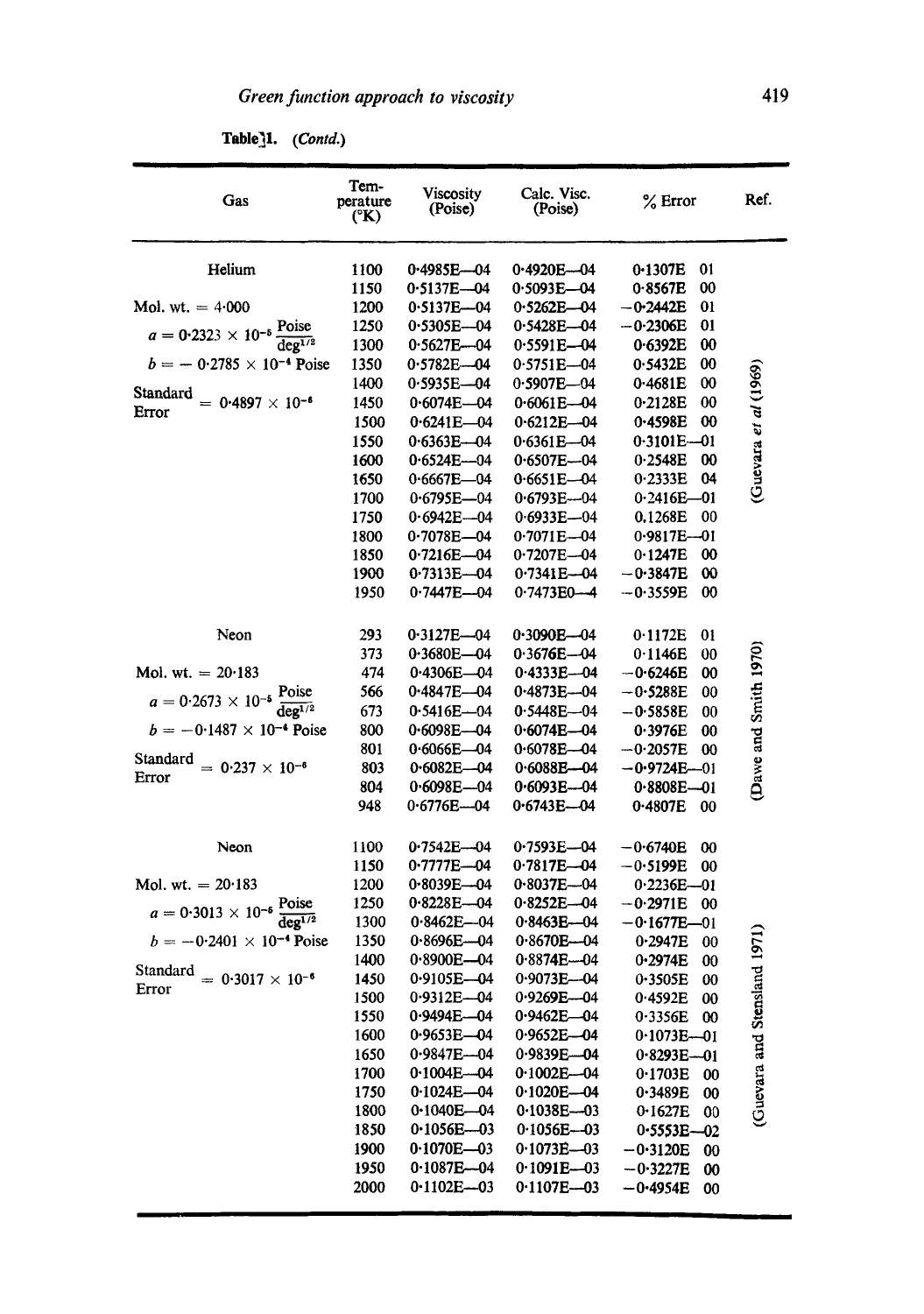| Gas                                                                                                                                                                                            | Tem-<br>perature<br>(°K)                                                                                                                     | Viscosity<br>(Poise)                                                                                                                                                                                                                                                                         | Calc. Visc.<br>(Poise)                                                                                                                                                                                                                                                                           | $%$ Error                                                                                                                                                                                                                                                                                                                          | Ref.                  |
|------------------------------------------------------------------------------------------------------------------------------------------------------------------------------------------------|----------------------------------------------------------------------------------------------------------------------------------------------|----------------------------------------------------------------------------------------------------------------------------------------------------------------------------------------------------------------------------------------------------------------------------------------------|--------------------------------------------------------------------------------------------------------------------------------------------------------------------------------------------------------------------------------------------------------------------------------------------------|------------------------------------------------------------------------------------------------------------------------------------------------------------------------------------------------------------------------------------------------------------------------------------------------------------------------------------|-----------------------|
| Nitrogen<br>Mol. wt. $= 28.01399$<br>$a = 0.1623 \times 10^{-5} \frac{\text{Poise}}{\text{deg}^{1/2}}$<br>$b = -0.1021 \times 10^{-4}$ Poise<br>Standard<br>$= 0.1845 \times 10^{-6}$<br>Error | 293<br>373<br>474<br>566<br>673<br>793<br>799<br>800<br>803                                                                                  | $0.1757E - 04$<br>$0.2117E - 04$<br>$0.2518E - 04$<br>$0.2846E - 04$<br>0.3192E-04<br>$0.3509E - 04$<br>$0.3532E - 04$<br>$0.3561E - 04$<br>$0.3595E - 04$                                                                                                                                   | $0.1758E - 04$<br>$0.2113E - 04$<br>$0.2512E - 04$<br>0.2840E-04<br>$0.3189E - 04$<br>0.3549E-04<br>$0.3566E - 04$<br>$0.3569E - 04$<br>0.3578E-04                                                                                                                                               | $-0.4058E - 01$<br>0.1810E<br>00<br>0.2321E<br>00<br>00<br>0.2154E<br>$0.9223E - 01$<br>$-0.1141E$<br>01<br>$^{00}$<br>$-0.9710E$<br>00<br>$-0.2294E$<br>0.4794E<br>00                                                                                                                                                             | (Dawe and Smith 1970) |
|                                                                                                                                                                                                | 804<br>926<br>948                                                                                                                            | $0.3588E - 04$<br>$0.3936E - 04$<br>$0.3997E - 04$                                                                                                                                                                                                                                           | $0.3581E - 04$<br>$0.3917E - 04$<br>$0.3976E - 04$                                                                                                                                                                                                                                               | 0.2055E<br>00<br>00<br>0.4712E<br>0.5309E<br>00                                                                                                                                                                                                                                                                                    |                       |
| Nitrogen<br>Mol. wt. = $28.01399$<br>$a = 0.1778 \times 10^{-5} \frac{\text{Poise}}{\text{deg}^{1/2}}$<br>$b = -0.1457 \times 10^{-4}$ Poise<br>Standard<br>$= 0.6578 \times 10^{-7}$<br>Error | 1100<br>1150<br>1220<br>1250<br>1300<br>1350<br>1400<br>1450<br>1500<br>1550<br>1600<br>1650<br>1700<br>1750<br>1800<br>1850<br>1900<br>1950 | 0.4437E-04<br>0.4567E-04<br>0.4703E-04<br>0.4828E-04<br>0.4951E-04<br>$0.5087E - 04$<br>0.5203E-04<br>0.5321E-04<br>$0.5425E - 04$<br>$0.5527E - 04$<br>$0.5647E - 04$<br>0.5758E—04<br>$0.5869E - 04$<br>$0.5976E - 04$<br>$0.6084E - 04$<br>$0.6196E - 04$<br>$0.6293E - 04$<br>0.6401E-04 | $0.4439E - 04$<br>0.4572E-04<br>$0.4701E - 04$<br>$0.4828E - 04$<br>0-4953E-04<br>$0.5075E - 04$<br>0.5195E-04<br>$0.5312E - 04$<br>$0.5428E - 04$<br>$0.5542E - 04$<br>$0.5654E - 04$<br>0.5764E-04<br>0.5873E-04<br>$0.5980E - 04$<br>$0.6085E - 04$<br>0.6189E-04<br>0-6292E-04<br>0.6393E-04 | -0-4752E-01<br>$-0.1013E$<br>00<br>$0.3629E - 01$<br>-0-5908E-02-<br>$-0.3568E - 01$<br>$0.2384E - 00$<br>0.1588E<br>00<br>0.1602E<br>00<br>$-0.5929E - 01$<br>$-0.2719E$<br>00<br>$-0.1244E$<br>00<br>$-0.1091E$<br>00<br>$-0.6613E - 01$<br>-0·6519E-01<br>$-0.2291E - 01$<br>$0.1060E - 00$<br>$0.1459E - 01$<br>0.1190E<br>-00 | Guevera et al 1969    |
| Argon<br>Mol. wt. $= 39.95$<br>$a = 0.2262 \times 10^{-5} \frac{\text{Poise}}{\text{deg}^{1/2}}$<br>$b = -0.163 \times 10^{-4}$ Poise<br>Standard<br>$= 0.6404 \times 10^{-6}$<br>Error        | 293<br>373<br>474<br>566<br>673<br>793<br>799<br>800<br>803<br>926<br>948                                                                    | $0.2231E - 04$<br>$0.2724E - 04$<br>0-3277E—04<br>$0.3741E - 04$<br>$0.4433E - 04$<br>$0.4676E - 04$<br>$0.4730E - 04$<br>$0.4739E - 04$<br>$0.4772E - 04$<br>$0.5243E - 04$<br>$0.5346E - 04$                                                                                               | $0.2244E - 04$<br>0.2739E-04<br>$0.3295E - 04$<br>$0.3752E - 04$<br>$0.4239E - 04$<br>0.4740E-04<br>$0.4764E - 04$<br>$0.4768E - 04$<br>0.4780E-04<br>$0.5254E - 04$<br>$0.5335E - 04$                                                                                                           | $-0.5682E$<br>00<br>$-0.5547E$<br>00<br>$-0.5558E$<br>00<br>$-0.2936E$<br>00<br>0.4384E<br>01<br>$-0.1378E$<br>01<br>$-0.7288E$<br>00<br>$-0.6219E$<br>00<br>$-0.1773E$<br>00<br>$-0.2082E$<br>00<br>0.2019E<br>00                                                                                                                 | Guevara et al 1969)   |

Table 1. (Contd.)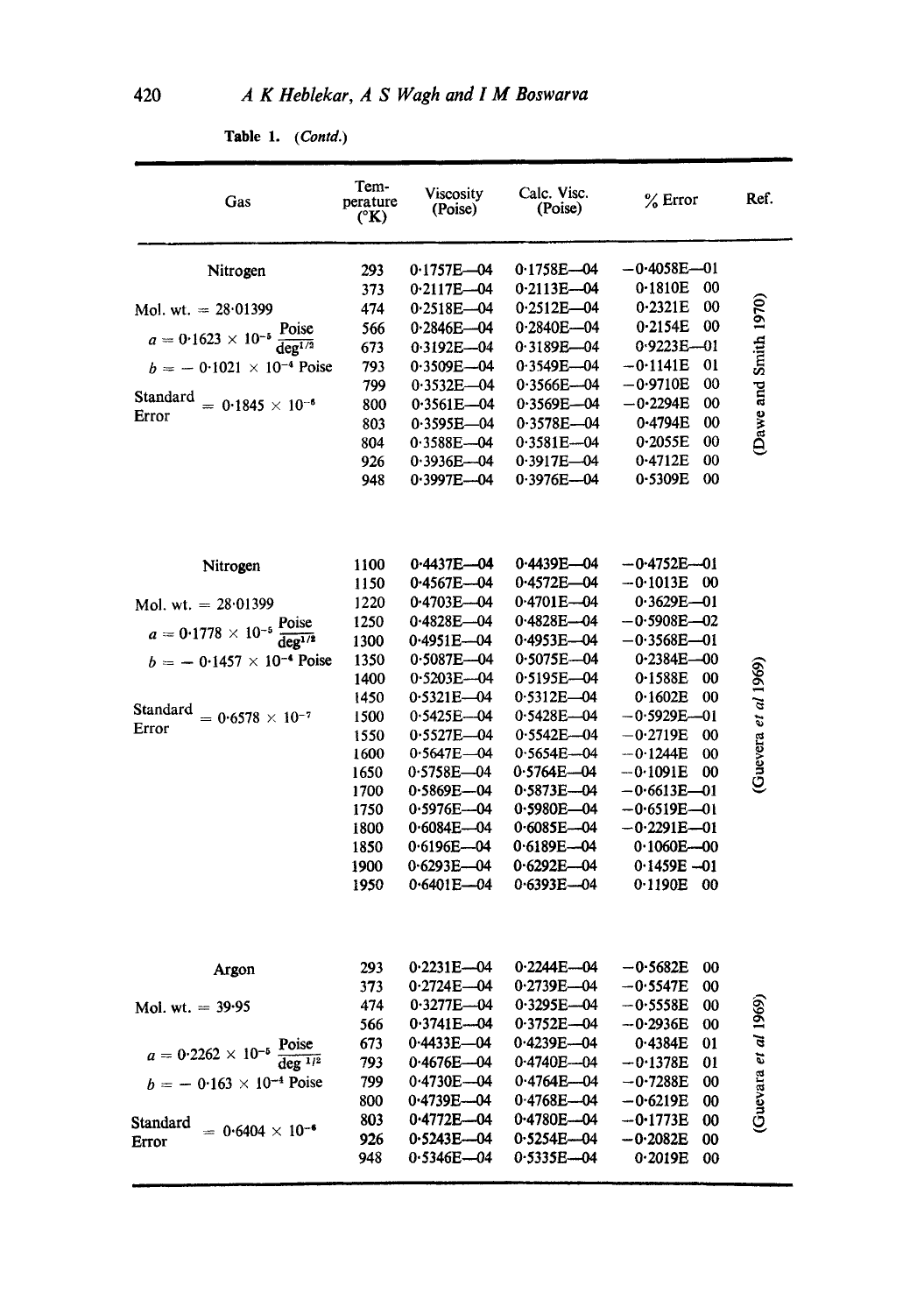| $0.6034E - 04$<br>Argon<br>1100<br>$0.6052E - 04$<br>00<br>$-0.2956E$<br>1200<br>$0.6420E - 04$<br>$0.6428E - 04$<br>$-0.1174E$<br>00<br>1250<br>Mol. wt. $= 39.95$<br>0.6590E-04<br>0.6610E-04<br>$-0.2962E$<br>00<br>1300<br>0.6756E-04<br>$0.6788E - 04$<br>$a = 0.2548 \times 10^{-5} \frac{\text{Poise}}{\text{deg }^{1/2}}$<br>$-0.4721E$<br>00<br>1350<br>$0.6945E - 04$<br>$0.6963E - 04$<br>$-0.2573E$<br>00<br>$b = -0.2397 \times 10^{-4}$ Poise<br>Guevara et al $1969$<br>1150<br>$0.6220E - 04$<br>$0.6242E - 04$<br>$-0.3494E$<br>00<br>1400<br>$0.7113E - 04$<br>$0.7135E - 04$<br>Standard<br>$-0.3041E$<br>00<br>$= 0.6437 \times 10^{-6}$<br>1450<br>0.7275E-04<br>$0.7303E - 04$<br>$-0.3898E$<br>Error<br>00<br>1500<br>$0.7439E - 04$<br>$0.7469E - 04$<br>$-0.4058E$<br>00<br>1550<br>0.7735E-04<br>$0.7632E - 04$<br>0.1328E<br>01<br>1600<br>$0.7883E - 04$<br>$0.7793E - 04$<br>0·1145E<br>01<br>1650<br>$0.8039E - 04$<br>$0.7951E-04$<br>0.1098E<br>01<br>$0.8198E - 04$<br>1700<br>0.8106E—04<br>0.1117E<br>01<br>1750<br>$0.8345E - 04$<br>$0.8260E - 04$<br>0.1022E<br>01<br>1850<br>0-8485E-04<br>$0.8560E - 04$<br>$-0.8839E$<br>00<br>1900<br>$0.8614E - 04$<br>$0.8707E - 04$<br>$-0.1021E$<br>01<br>$0.8756E - 04$<br>1950<br>0.8852E-04<br>$-0.1099E$<br>01<br>321<br>0.2188E-04<br>$0.2169E - 04$<br>Oxygen<br>0.8502E<br>00<br>417<br>0·2647E---04<br>$0.2663E - 04$<br>$-0.6161E$<br>00<br>Mol. wt. $= 31.9988$<br>515<br>$0.3101E - 04$<br>$0.3112E - 04$<br>$-0.3430E$<br>00<br>612<br>$0.3508E - 04$<br>$0.3515E - 04$<br>$a = 0.1972 \times 10^{-5} \frac{\text{Poise}}{\text{deg}^{1/3}}$<br>$-0.1994E$<br>00<br>772<br>$0.4136E - 04$<br>0.4116E-04<br>0.4875E<br>00<br>$b = -0.1364 \times 10^{-4}$ Poise<br>911<br>0.4584E-04<br>0.4589E-04<br>Clifford et al 1975<br>—0·1045E<br>00<br><b>Standard</b><br>$= 0.1416 \times 10^{-4}$<br>Error<br>$0.5069E - 04$<br>1060<br>$0.5073E - 04$<br>Oxygen<br>$-0.7137E - 01$<br>1211<br>0-5570E---04<br>0-5559E-04<br>0.1893E<br>oo<br>1300<br>$0.5826E - 04$<br>Mol. wt. $= 31.9988$<br>$0.5832E - 04$<br>$-0.1071E$<br>00<br>$a = 0.2171 \times 10^{-5} \frac{\text{Poise}}{\text{deg}^{1/3}}$<br>$b = -0.1998 \times 10^{-4}$ Poise<br><b>Standard</b><br>$= 0.734 \times 10^{-7}$<br>Error<br>293<br>0-2285E-04<br>$0.2264E - 04$<br>Krypton<br>0.9069E<br>00<br>0.2338E-04<br>300<br>$0.2321E - 04$<br>0.7224E<br>00<br>400<br>$0.3084E - 04$<br>Mol. wt. $= 83.7999$<br>$0.3092E - 04$<br>$-0.2749E$<br>00<br>500<br>$0.3752E - 04$<br>$a = 0.2879 \times 10^{-5} \frac{\text{Poise}}{\text{deg}^{1/2}}$<br>$0.3772E - 04$<br>$-0.5348E$<br>00<br>600<br>0.4386E-04<br>0.4364E-04<br>$-0.5146E$<br>00<br>$b = -0.2665 \times 10^{-4}$ Poise<br>g<br>700<br>0-4934E—04<br>0-4951E-04<br>$-0.3536E$<br>00<br>$0.5471E - 04$<br>Dawe and Smith 19<br>800<br>$0.5477E - 04$<br>Standard<br>$-0.1157E$<br>00<br>$= 0.1805 \times 10^{-6}$<br>900<br>$0.5980E - 04$<br>$0.5971E - 04$<br>Error<br>0.1463E<br>00<br>$0.6467E - 04$<br>1000<br>$0.6438E - 04$<br>0.4421E<br>00<br>1100<br>$0.7020E - 05$<br>Krypton<br>$0.7021E - 05$<br>$-0.1947E - 01$<br>1200<br>$0.7470E - 05$<br>0.7459E-05<br>0.1498E<br>00<br>1300<br>$0.7870E - 05$<br>Mol. wt. $= 83.7999$<br>$0.7878E - 05$<br>$-0.1065E$<br>00<br>1400<br>0.8270E-05<br>$0.8282E - 05$<br>$a = 0.2966 \times 10^{-6} \frac{\text{Poise}}{\text{deg }^{1/3}}$<br>$-0.1463E$<br>00<br>1500<br>$0.8680E - 05$<br>$0.8672E - 05$<br>0.9634E-01<br>1600<br>$0.9050E - 05$<br>$b = -0.2816 \times 10^{-6}$ Poise<br>$0.9048E - 05$<br>$0.1771E - 01$<br>Standard<br>$= 0.8328 \times 10^{-8}$<br>Error | Gas | Tem-<br>perature<br>(°K) | Viscosity<br>(Poise) | Calc. Visc.<br>(Poise) | $%$ Error | Ref. |
|-----------------------------------------------------------------------------------------------------------------------------------------------------------------------------------------------------------------------------------------------------------------------------------------------------------------------------------------------------------------------------------------------------------------------------------------------------------------------------------------------------------------------------------------------------------------------------------------------------------------------------------------------------------------------------------------------------------------------------------------------------------------------------------------------------------------------------------------------------------------------------------------------------------------------------------------------------------------------------------------------------------------------------------------------------------------------------------------------------------------------------------------------------------------------------------------------------------------------------------------------------------------------------------------------------------------------------------------------------------------------------------------------------------------------------------------------------------------------------------------------------------------------------------------------------------------------------------------------------------------------------------------------------------------------------------------------------------------------------------------------------------------------------------------------------------------------------------------------------------------------------------------------------------------------------------------------------------------------------------------------------------------------------------------------------------------------------------------------------------------------------------------------------------------------------------------------------------------------------------------------------------------------------------------------------------------------------------------------------------------------------------------------------------------------------------------------------------------------------------------------------------------------------------------------------------------------------------------------------------------------------------------------------------------------------------------------------------------------------------------------------------------------------------------------------------------------------------------------------------------------------------------------------------------------------------------------------------------------------------------------------------------------------------------------------------------------------------------------------------------------------------------------------------------------------------------------------------------------------------------------------------------------------------------------------------------------------------------------------------------------------------------------------------------------------------------------------------------------------------------------------------------------------------------------------------------------------------------------------------------------------------------------------|-----|--------------------------|----------------------|------------------------|-----------|------|
|                                                                                                                                                                                                                                                                                                                                                                                                                                                                                                                                                                                                                                                                                                                                                                                                                                                                                                                                                                                                                                                                                                                                                                                                                                                                                                                                                                                                                                                                                                                                                                                                                                                                                                                                                                                                                                                                                                                                                                                                                                                                                                                                                                                                                                                                                                                                                                                                                                                                                                                                                                                                                                                                                                                                                                                                                                                                                                                                                                                                                                                                                                                                                                                                                                                                                                                                                                                                                                                                                                                                                                                                                                                     |     |                          |                      |                        |           |      |
|                                                                                                                                                                                                                                                                                                                                                                                                                                                                                                                                                                                                                                                                                                                                                                                                                                                                                                                                                                                                                                                                                                                                                                                                                                                                                                                                                                                                                                                                                                                                                                                                                                                                                                                                                                                                                                                                                                                                                                                                                                                                                                                                                                                                                                                                                                                                                                                                                                                                                                                                                                                                                                                                                                                                                                                                                                                                                                                                                                                                                                                                                                                                                                                                                                                                                                                                                                                                                                                                                                                                                                                                                                                     |     |                          |                      |                        |           |      |
|                                                                                                                                                                                                                                                                                                                                                                                                                                                                                                                                                                                                                                                                                                                                                                                                                                                                                                                                                                                                                                                                                                                                                                                                                                                                                                                                                                                                                                                                                                                                                                                                                                                                                                                                                                                                                                                                                                                                                                                                                                                                                                                                                                                                                                                                                                                                                                                                                                                                                                                                                                                                                                                                                                                                                                                                                                                                                                                                                                                                                                                                                                                                                                                                                                                                                                                                                                                                                                                                                                                                                                                                                                                     |     |                          |                      |                        |           |      |
|                                                                                                                                                                                                                                                                                                                                                                                                                                                                                                                                                                                                                                                                                                                                                                                                                                                                                                                                                                                                                                                                                                                                                                                                                                                                                                                                                                                                                                                                                                                                                                                                                                                                                                                                                                                                                                                                                                                                                                                                                                                                                                                                                                                                                                                                                                                                                                                                                                                                                                                                                                                                                                                                                                                                                                                                                                                                                                                                                                                                                                                                                                                                                                                                                                                                                                                                                                                                                                                                                                                                                                                                                                                     |     |                          |                      |                        |           |      |
|                                                                                                                                                                                                                                                                                                                                                                                                                                                                                                                                                                                                                                                                                                                                                                                                                                                                                                                                                                                                                                                                                                                                                                                                                                                                                                                                                                                                                                                                                                                                                                                                                                                                                                                                                                                                                                                                                                                                                                                                                                                                                                                                                                                                                                                                                                                                                                                                                                                                                                                                                                                                                                                                                                                                                                                                                                                                                                                                                                                                                                                                                                                                                                                                                                                                                                                                                                                                                                                                                                                                                                                                                                                     |     |                          |                      |                        |           |      |
|                                                                                                                                                                                                                                                                                                                                                                                                                                                                                                                                                                                                                                                                                                                                                                                                                                                                                                                                                                                                                                                                                                                                                                                                                                                                                                                                                                                                                                                                                                                                                                                                                                                                                                                                                                                                                                                                                                                                                                                                                                                                                                                                                                                                                                                                                                                                                                                                                                                                                                                                                                                                                                                                                                                                                                                                                                                                                                                                                                                                                                                                                                                                                                                                                                                                                                                                                                                                                                                                                                                                                                                                                                                     |     |                          |                      |                        |           |      |
|                                                                                                                                                                                                                                                                                                                                                                                                                                                                                                                                                                                                                                                                                                                                                                                                                                                                                                                                                                                                                                                                                                                                                                                                                                                                                                                                                                                                                                                                                                                                                                                                                                                                                                                                                                                                                                                                                                                                                                                                                                                                                                                                                                                                                                                                                                                                                                                                                                                                                                                                                                                                                                                                                                                                                                                                                                                                                                                                                                                                                                                                                                                                                                                                                                                                                                                                                                                                                                                                                                                                                                                                                                                     |     |                          |                      |                        |           |      |
|                                                                                                                                                                                                                                                                                                                                                                                                                                                                                                                                                                                                                                                                                                                                                                                                                                                                                                                                                                                                                                                                                                                                                                                                                                                                                                                                                                                                                                                                                                                                                                                                                                                                                                                                                                                                                                                                                                                                                                                                                                                                                                                                                                                                                                                                                                                                                                                                                                                                                                                                                                                                                                                                                                                                                                                                                                                                                                                                                                                                                                                                                                                                                                                                                                                                                                                                                                                                                                                                                                                                                                                                                                                     |     |                          |                      |                        |           |      |
|                                                                                                                                                                                                                                                                                                                                                                                                                                                                                                                                                                                                                                                                                                                                                                                                                                                                                                                                                                                                                                                                                                                                                                                                                                                                                                                                                                                                                                                                                                                                                                                                                                                                                                                                                                                                                                                                                                                                                                                                                                                                                                                                                                                                                                                                                                                                                                                                                                                                                                                                                                                                                                                                                                                                                                                                                                                                                                                                                                                                                                                                                                                                                                                                                                                                                                                                                                                                                                                                                                                                                                                                                                                     |     |                          |                      |                        |           |      |
|                                                                                                                                                                                                                                                                                                                                                                                                                                                                                                                                                                                                                                                                                                                                                                                                                                                                                                                                                                                                                                                                                                                                                                                                                                                                                                                                                                                                                                                                                                                                                                                                                                                                                                                                                                                                                                                                                                                                                                                                                                                                                                                                                                                                                                                                                                                                                                                                                                                                                                                                                                                                                                                                                                                                                                                                                                                                                                                                                                                                                                                                                                                                                                                                                                                                                                                                                                                                                                                                                                                                                                                                                                                     |     |                          |                      |                        |           |      |
|                                                                                                                                                                                                                                                                                                                                                                                                                                                                                                                                                                                                                                                                                                                                                                                                                                                                                                                                                                                                                                                                                                                                                                                                                                                                                                                                                                                                                                                                                                                                                                                                                                                                                                                                                                                                                                                                                                                                                                                                                                                                                                                                                                                                                                                                                                                                                                                                                                                                                                                                                                                                                                                                                                                                                                                                                                                                                                                                                                                                                                                                                                                                                                                                                                                                                                                                                                                                                                                                                                                                                                                                                                                     |     |                          |                      |                        |           |      |
|                                                                                                                                                                                                                                                                                                                                                                                                                                                                                                                                                                                                                                                                                                                                                                                                                                                                                                                                                                                                                                                                                                                                                                                                                                                                                                                                                                                                                                                                                                                                                                                                                                                                                                                                                                                                                                                                                                                                                                                                                                                                                                                                                                                                                                                                                                                                                                                                                                                                                                                                                                                                                                                                                                                                                                                                                                                                                                                                                                                                                                                                                                                                                                                                                                                                                                                                                                                                                                                                                                                                                                                                                                                     |     |                          |                      |                        |           |      |
|                                                                                                                                                                                                                                                                                                                                                                                                                                                                                                                                                                                                                                                                                                                                                                                                                                                                                                                                                                                                                                                                                                                                                                                                                                                                                                                                                                                                                                                                                                                                                                                                                                                                                                                                                                                                                                                                                                                                                                                                                                                                                                                                                                                                                                                                                                                                                                                                                                                                                                                                                                                                                                                                                                                                                                                                                                                                                                                                                                                                                                                                                                                                                                                                                                                                                                                                                                                                                                                                                                                                                                                                                                                     |     |                          |                      |                        |           |      |
|                                                                                                                                                                                                                                                                                                                                                                                                                                                                                                                                                                                                                                                                                                                                                                                                                                                                                                                                                                                                                                                                                                                                                                                                                                                                                                                                                                                                                                                                                                                                                                                                                                                                                                                                                                                                                                                                                                                                                                                                                                                                                                                                                                                                                                                                                                                                                                                                                                                                                                                                                                                                                                                                                                                                                                                                                                                                                                                                                                                                                                                                                                                                                                                                                                                                                                                                                                                                                                                                                                                                                                                                                                                     |     |                          |                      |                        |           |      |
|                                                                                                                                                                                                                                                                                                                                                                                                                                                                                                                                                                                                                                                                                                                                                                                                                                                                                                                                                                                                                                                                                                                                                                                                                                                                                                                                                                                                                                                                                                                                                                                                                                                                                                                                                                                                                                                                                                                                                                                                                                                                                                                                                                                                                                                                                                                                                                                                                                                                                                                                                                                                                                                                                                                                                                                                                                                                                                                                                                                                                                                                                                                                                                                                                                                                                                                                                                                                                                                                                                                                                                                                                                                     |     |                          |                      |                        |           |      |
|                                                                                                                                                                                                                                                                                                                                                                                                                                                                                                                                                                                                                                                                                                                                                                                                                                                                                                                                                                                                                                                                                                                                                                                                                                                                                                                                                                                                                                                                                                                                                                                                                                                                                                                                                                                                                                                                                                                                                                                                                                                                                                                                                                                                                                                                                                                                                                                                                                                                                                                                                                                                                                                                                                                                                                                                                                                                                                                                                                                                                                                                                                                                                                                                                                                                                                                                                                                                                                                                                                                                                                                                                                                     |     |                          |                      |                        |           |      |
|                                                                                                                                                                                                                                                                                                                                                                                                                                                                                                                                                                                                                                                                                                                                                                                                                                                                                                                                                                                                                                                                                                                                                                                                                                                                                                                                                                                                                                                                                                                                                                                                                                                                                                                                                                                                                                                                                                                                                                                                                                                                                                                                                                                                                                                                                                                                                                                                                                                                                                                                                                                                                                                                                                                                                                                                                                                                                                                                                                                                                                                                                                                                                                                                                                                                                                                                                                                                                                                                                                                                                                                                                                                     |     |                          |                      |                        |           |      |
|                                                                                                                                                                                                                                                                                                                                                                                                                                                                                                                                                                                                                                                                                                                                                                                                                                                                                                                                                                                                                                                                                                                                                                                                                                                                                                                                                                                                                                                                                                                                                                                                                                                                                                                                                                                                                                                                                                                                                                                                                                                                                                                                                                                                                                                                                                                                                                                                                                                                                                                                                                                                                                                                                                                                                                                                                                                                                                                                                                                                                                                                                                                                                                                                                                                                                                                                                                                                                                                                                                                                                                                                                                                     |     |                          |                      |                        |           |      |
|                                                                                                                                                                                                                                                                                                                                                                                                                                                                                                                                                                                                                                                                                                                                                                                                                                                                                                                                                                                                                                                                                                                                                                                                                                                                                                                                                                                                                                                                                                                                                                                                                                                                                                                                                                                                                                                                                                                                                                                                                                                                                                                                                                                                                                                                                                                                                                                                                                                                                                                                                                                                                                                                                                                                                                                                                                                                                                                                                                                                                                                                                                                                                                                                                                                                                                                                                                                                                                                                                                                                                                                                                                                     |     |                          |                      |                        |           |      |
|                                                                                                                                                                                                                                                                                                                                                                                                                                                                                                                                                                                                                                                                                                                                                                                                                                                                                                                                                                                                                                                                                                                                                                                                                                                                                                                                                                                                                                                                                                                                                                                                                                                                                                                                                                                                                                                                                                                                                                                                                                                                                                                                                                                                                                                                                                                                                                                                                                                                                                                                                                                                                                                                                                                                                                                                                                                                                                                                                                                                                                                                                                                                                                                                                                                                                                                                                                                                                                                                                                                                                                                                                                                     |     |                          |                      |                        |           |      |
|                                                                                                                                                                                                                                                                                                                                                                                                                                                                                                                                                                                                                                                                                                                                                                                                                                                                                                                                                                                                                                                                                                                                                                                                                                                                                                                                                                                                                                                                                                                                                                                                                                                                                                                                                                                                                                                                                                                                                                                                                                                                                                                                                                                                                                                                                                                                                                                                                                                                                                                                                                                                                                                                                                                                                                                                                                                                                                                                                                                                                                                                                                                                                                                                                                                                                                                                                                                                                                                                                                                                                                                                                                                     |     |                          |                      |                        |           |      |
|                                                                                                                                                                                                                                                                                                                                                                                                                                                                                                                                                                                                                                                                                                                                                                                                                                                                                                                                                                                                                                                                                                                                                                                                                                                                                                                                                                                                                                                                                                                                                                                                                                                                                                                                                                                                                                                                                                                                                                                                                                                                                                                                                                                                                                                                                                                                                                                                                                                                                                                                                                                                                                                                                                                                                                                                                                                                                                                                                                                                                                                                                                                                                                                                                                                                                                                                                                                                                                                                                                                                                                                                                                                     |     |                          |                      |                        |           |      |
|                                                                                                                                                                                                                                                                                                                                                                                                                                                                                                                                                                                                                                                                                                                                                                                                                                                                                                                                                                                                                                                                                                                                                                                                                                                                                                                                                                                                                                                                                                                                                                                                                                                                                                                                                                                                                                                                                                                                                                                                                                                                                                                                                                                                                                                                                                                                                                                                                                                                                                                                                                                                                                                                                                                                                                                                                                                                                                                                                                                                                                                                                                                                                                                                                                                                                                                                                                                                                                                                                                                                                                                                                                                     |     |                          |                      |                        |           |      |
|                                                                                                                                                                                                                                                                                                                                                                                                                                                                                                                                                                                                                                                                                                                                                                                                                                                                                                                                                                                                                                                                                                                                                                                                                                                                                                                                                                                                                                                                                                                                                                                                                                                                                                                                                                                                                                                                                                                                                                                                                                                                                                                                                                                                                                                                                                                                                                                                                                                                                                                                                                                                                                                                                                                                                                                                                                                                                                                                                                                                                                                                                                                                                                                                                                                                                                                                                                                                                                                                                                                                                                                                                                                     |     |                          |                      |                        |           |      |
|                                                                                                                                                                                                                                                                                                                                                                                                                                                                                                                                                                                                                                                                                                                                                                                                                                                                                                                                                                                                                                                                                                                                                                                                                                                                                                                                                                                                                                                                                                                                                                                                                                                                                                                                                                                                                                                                                                                                                                                                                                                                                                                                                                                                                                                                                                                                                                                                                                                                                                                                                                                                                                                                                                                                                                                                                                                                                                                                                                                                                                                                                                                                                                                                                                                                                                                                                                                                                                                                                                                                                                                                                                                     |     |                          |                      |                        |           |      |
|                                                                                                                                                                                                                                                                                                                                                                                                                                                                                                                                                                                                                                                                                                                                                                                                                                                                                                                                                                                                                                                                                                                                                                                                                                                                                                                                                                                                                                                                                                                                                                                                                                                                                                                                                                                                                                                                                                                                                                                                                                                                                                                                                                                                                                                                                                                                                                                                                                                                                                                                                                                                                                                                                                                                                                                                                                                                                                                                                                                                                                                                                                                                                                                                                                                                                                                                                                                                                                                                                                                                                                                                                                                     |     |                          |                      |                        |           |      |
|                                                                                                                                                                                                                                                                                                                                                                                                                                                                                                                                                                                                                                                                                                                                                                                                                                                                                                                                                                                                                                                                                                                                                                                                                                                                                                                                                                                                                                                                                                                                                                                                                                                                                                                                                                                                                                                                                                                                                                                                                                                                                                                                                                                                                                                                                                                                                                                                                                                                                                                                                                                                                                                                                                                                                                                                                                                                                                                                                                                                                                                                                                                                                                                                                                                                                                                                                                                                                                                                                                                                                                                                                                                     |     |                          |                      |                        |           |      |
|                                                                                                                                                                                                                                                                                                                                                                                                                                                                                                                                                                                                                                                                                                                                                                                                                                                                                                                                                                                                                                                                                                                                                                                                                                                                                                                                                                                                                                                                                                                                                                                                                                                                                                                                                                                                                                                                                                                                                                                                                                                                                                                                                                                                                                                                                                                                                                                                                                                                                                                                                                                                                                                                                                                                                                                                                                                                                                                                                                                                                                                                                                                                                                                                                                                                                                                                                                                                                                                                                                                                                                                                                                                     |     |                          |                      |                        |           |      |
|                                                                                                                                                                                                                                                                                                                                                                                                                                                                                                                                                                                                                                                                                                                                                                                                                                                                                                                                                                                                                                                                                                                                                                                                                                                                                                                                                                                                                                                                                                                                                                                                                                                                                                                                                                                                                                                                                                                                                                                                                                                                                                                                                                                                                                                                                                                                                                                                                                                                                                                                                                                                                                                                                                                                                                                                                                                                                                                                                                                                                                                                                                                                                                                                                                                                                                                                                                                                                                                                                                                                                                                                                                                     |     |                          |                      |                        |           |      |
|                                                                                                                                                                                                                                                                                                                                                                                                                                                                                                                                                                                                                                                                                                                                                                                                                                                                                                                                                                                                                                                                                                                                                                                                                                                                                                                                                                                                                                                                                                                                                                                                                                                                                                                                                                                                                                                                                                                                                                                                                                                                                                                                                                                                                                                                                                                                                                                                                                                                                                                                                                                                                                                                                                                                                                                                                                                                                                                                                                                                                                                                                                                                                                                                                                                                                                                                                                                                                                                                                                                                                                                                                                                     |     |                          |                      |                        |           |      |
|                                                                                                                                                                                                                                                                                                                                                                                                                                                                                                                                                                                                                                                                                                                                                                                                                                                                                                                                                                                                                                                                                                                                                                                                                                                                                                                                                                                                                                                                                                                                                                                                                                                                                                                                                                                                                                                                                                                                                                                                                                                                                                                                                                                                                                                                                                                                                                                                                                                                                                                                                                                                                                                                                                                                                                                                                                                                                                                                                                                                                                                                                                                                                                                                                                                                                                                                                                                                                                                                                                                                                                                                                                                     |     |                          |                      |                        |           |      |
|                                                                                                                                                                                                                                                                                                                                                                                                                                                                                                                                                                                                                                                                                                                                                                                                                                                                                                                                                                                                                                                                                                                                                                                                                                                                                                                                                                                                                                                                                                                                                                                                                                                                                                                                                                                                                                                                                                                                                                                                                                                                                                                                                                                                                                                                                                                                                                                                                                                                                                                                                                                                                                                                                                                                                                                                                                                                                                                                                                                                                                                                                                                                                                                                                                                                                                                                                                                                                                                                                                                                                                                                                                                     |     |                          |                      |                        |           |      |
|                                                                                                                                                                                                                                                                                                                                                                                                                                                                                                                                                                                                                                                                                                                                                                                                                                                                                                                                                                                                                                                                                                                                                                                                                                                                                                                                                                                                                                                                                                                                                                                                                                                                                                                                                                                                                                                                                                                                                                                                                                                                                                                                                                                                                                                                                                                                                                                                                                                                                                                                                                                                                                                                                                                                                                                                                                                                                                                                                                                                                                                                                                                                                                                                                                                                                                                                                                                                                                                                                                                                                                                                                                                     |     |                          |                      |                        |           |      |
|                                                                                                                                                                                                                                                                                                                                                                                                                                                                                                                                                                                                                                                                                                                                                                                                                                                                                                                                                                                                                                                                                                                                                                                                                                                                                                                                                                                                                                                                                                                                                                                                                                                                                                                                                                                                                                                                                                                                                                                                                                                                                                                                                                                                                                                                                                                                                                                                                                                                                                                                                                                                                                                                                                                                                                                                                                                                                                                                                                                                                                                                                                                                                                                                                                                                                                                                                                                                                                                                                                                                                                                                                                                     |     |                          |                      |                        |           |      |
|                                                                                                                                                                                                                                                                                                                                                                                                                                                                                                                                                                                                                                                                                                                                                                                                                                                                                                                                                                                                                                                                                                                                                                                                                                                                                                                                                                                                                                                                                                                                                                                                                                                                                                                                                                                                                                                                                                                                                                                                                                                                                                                                                                                                                                                                                                                                                                                                                                                                                                                                                                                                                                                                                                                                                                                                                                                                                                                                                                                                                                                                                                                                                                                                                                                                                                                                                                                                                                                                                                                                                                                                                                                     |     |                          |                      |                        |           |      |
|                                                                                                                                                                                                                                                                                                                                                                                                                                                                                                                                                                                                                                                                                                                                                                                                                                                                                                                                                                                                                                                                                                                                                                                                                                                                                                                                                                                                                                                                                                                                                                                                                                                                                                                                                                                                                                                                                                                                                                                                                                                                                                                                                                                                                                                                                                                                                                                                                                                                                                                                                                                                                                                                                                                                                                                                                                                                                                                                                                                                                                                                                                                                                                                                                                                                                                                                                                                                                                                                                                                                                                                                                                                     |     |                          |                      |                        |           |      |
|                                                                                                                                                                                                                                                                                                                                                                                                                                                                                                                                                                                                                                                                                                                                                                                                                                                                                                                                                                                                                                                                                                                                                                                                                                                                                                                                                                                                                                                                                                                                                                                                                                                                                                                                                                                                                                                                                                                                                                                                                                                                                                                                                                                                                                                                                                                                                                                                                                                                                                                                                                                                                                                                                                                                                                                                                                                                                                                                                                                                                                                                                                                                                                                                                                                                                                                                                                                                                                                                                                                                                                                                                                                     |     |                          |                      |                        |           |      |
|                                                                                                                                                                                                                                                                                                                                                                                                                                                                                                                                                                                                                                                                                                                                                                                                                                                                                                                                                                                                                                                                                                                                                                                                                                                                                                                                                                                                                                                                                                                                                                                                                                                                                                                                                                                                                                                                                                                                                                                                                                                                                                                                                                                                                                                                                                                                                                                                                                                                                                                                                                                                                                                                                                                                                                                                                                                                                                                                                                                                                                                                                                                                                                                                                                                                                                                                                                                                                                                                                                                                                                                                                                                     |     |                          |                      |                        |           |      |
|                                                                                                                                                                                                                                                                                                                                                                                                                                                                                                                                                                                                                                                                                                                                                                                                                                                                                                                                                                                                                                                                                                                                                                                                                                                                                                                                                                                                                                                                                                                                                                                                                                                                                                                                                                                                                                                                                                                                                                                                                                                                                                                                                                                                                                                                                                                                                                                                                                                                                                                                                                                                                                                                                                                                                                                                                                                                                                                                                                                                                                                                                                                                                                                                                                                                                                                                                                                                                                                                                                                                                                                                                                                     |     |                          |                      |                        |           |      |
|                                                                                                                                                                                                                                                                                                                                                                                                                                                                                                                                                                                                                                                                                                                                                                                                                                                                                                                                                                                                                                                                                                                                                                                                                                                                                                                                                                                                                                                                                                                                                                                                                                                                                                                                                                                                                                                                                                                                                                                                                                                                                                                                                                                                                                                                                                                                                                                                                                                                                                                                                                                                                                                                                                                                                                                                                                                                                                                                                                                                                                                                                                                                                                                                                                                                                                                                                                                                                                                                                                                                                                                                                                                     |     |                          |                      |                        |           |      |
|                                                                                                                                                                                                                                                                                                                                                                                                                                                                                                                                                                                                                                                                                                                                                                                                                                                                                                                                                                                                                                                                                                                                                                                                                                                                                                                                                                                                                                                                                                                                                                                                                                                                                                                                                                                                                                                                                                                                                                                                                                                                                                                                                                                                                                                                                                                                                                                                                                                                                                                                                                                                                                                                                                                                                                                                                                                                                                                                                                                                                                                                                                                                                                                                                                                                                                                                                                                                                                                                                                                                                                                                                                                     |     |                          |                      |                        |           |      |
|                                                                                                                                                                                                                                                                                                                                                                                                                                                                                                                                                                                                                                                                                                                                                                                                                                                                                                                                                                                                                                                                                                                                                                                                                                                                                                                                                                                                                                                                                                                                                                                                                                                                                                                                                                                                                                                                                                                                                                                                                                                                                                                                                                                                                                                                                                                                                                                                                                                                                                                                                                                                                                                                                                                                                                                                                                                                                                                                                                                                                                                                                                                                                                                                                                                                                                                                                                                                                                                                                                                                                                                                                                                     |     |                          |                      |                        |           |      |
|                                                                                                                                                                                                                                                                                                                                                                                                                                                                                                                                                                                                                                                                                                                                                                                                                                                                                                                                                                                                                                                                                                                                                                                                                                                                                                                                                                                                                                                                                                                                                                                                                                                                                                                                                                                                                                                                                                                                                                                                                                                                                                                                                                                                                                                                                                                                                                                                                                                                                                                                                                                                                                                                                                                                                                                                                                                                                                                                                                                                                                                                                                                                                                                                                                                                                                                                                                                                                                                                                                                                                                                                                                                     |     |                          |                      |                        |           |      |
|                                                                                                                                                                                                                                                                                                                                                                                                                                                                                                                                                                                                                                                                                                                                                                                                                                                                                                                                                                                                                                                                                                                                                                                                                                                                                                                                                                                                                                                                                                                                                                                                                                                                                                                                                                                                                                                                                                                                                                                                                                                                                                                                                                                                                                                                                                                                                                                                                                                                                                                                                                                                                                                                                                                                                                                                                                                                                                                                                                                                                                                                                                                                                                                                                                                                                                                                                                                                                                                                                                                                                                                                                                                     |     |                          |                      |                        |           |      |
|                                                                                                                                                                                                                                                                                                                                                                                                                                                                                                                                                                                                                                                                                                                                                                                                                                                                                                                                                                                                                                                                                                                                                                                                                                                                                                                                                                                                                                                                                                                                                                                                                                                                                                                                                                                                                                                                                                                                                                                                                                                                                                                                                                                                                                                                                                                                                                                                                                                                                                                                                                                                                                                                                                                                                                                                                                                                                                                                                                                                                                                                                                                                                                                                                                                                                                                                                                                                                                                                                                                                                                                                                                                     |     |                          |                      |                        |           |      |
|                                                                                                                                                                                                                                                                                                                                                                                                                                                                                                                                                                                                                                                                                                                                                                                                                                                                                                                                                                                                                                                                                                                                                                                                                                                                                                                                                                                                                                                                                                                                                                                                                                                                                                                                                                                                                                                                                                                                                                                                                                                                                                                                                                                                                                                                                                                                                                                                                                                                                                                                                                                                                                                                                                                                                                                                                                                                                                                                                                                                                                                                                                                                                                                                                                                                                                                                                                                                                                                                                                                                                                                                                                                     |     |                          |                      |                        |           |      |
|                                                                                                                                                                                                                                                                                                                                                                                                                                                                                                                                                                                                                                                                                                                                                                                                                                                                                                                                                                                                                                                                                                                                                                                                                                                                                                                                                                                                                                                                                                                                                                                                                                                                                                                                                                                                                                                                                                                                                                                                                                                                                                                                                                                                                                                                                                                                                                                                                                                                                                                                                                                                                                                                                                                                                                                                                                                                                                                                                                                                                                                                                                                                                                                                                                                                                                                                                                                                                                                                                                                                                                                                                                                     |     |                          |                      |                        |           |      |

Table 1. *(Contd.)*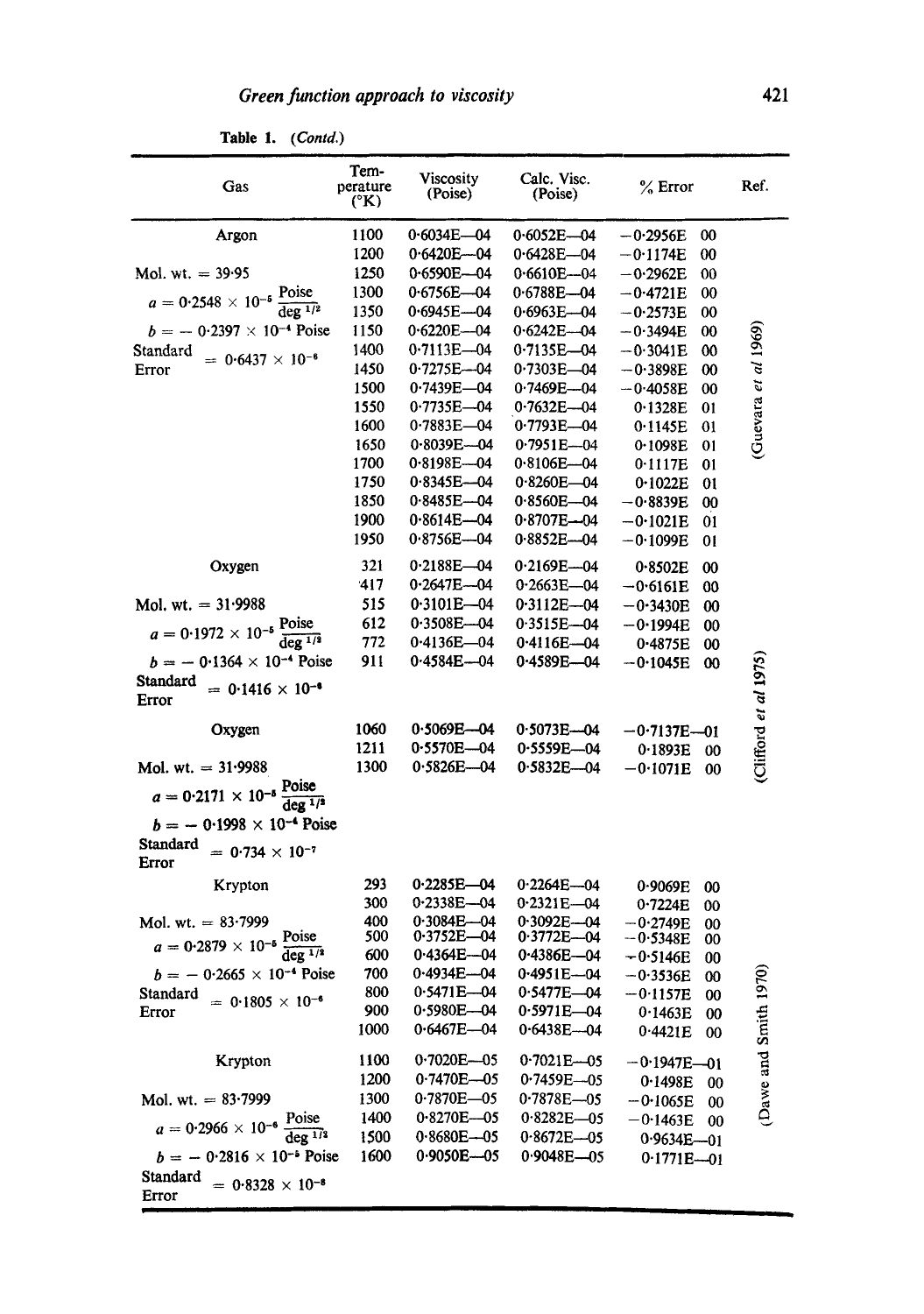| Gas                                                               | Tem-<br>perature<br>$({}^{\circ}{\bf K})$ | Viscosity<br>(Poise) | Calc. Visc.<br>(Poise) | $%$ Error           | Ref.              |
|-------------------------------------------------------------------|-------------------------------------------|----------------------|------------------------|---------------------|-------------------|
| Xenon                                                             | 293                                       | $0.2284E - 04$       | $0.2268E - 04$         | 0.6787E<br>$\omega$ |                   |
|                                                                   | 300                                       | $0.2337E - 04$       | $0.2325E - 04$         | 0.5135E<br>00       |                   |
| Mol. wt. $= 131.2999$                                             | 400                                       | $0.3082E - 04$       | $0.3092E - 04$         | $-0.3206E$<br>00    |                   |
| $a = 0.2862 \times 10^{-5} \frac{\text{Poise}}{\text{deg}^{1/2}}$ | 500                                       | $0.3750E - 04$       | $0.3768E - 04$         | $-0.4669E$<br>m     |                   |
|                                                                   | 600                                       | $0.4361E - 04$       | $0.4378E - 04$         | $-0.3973E$<br>00    |                   |
| $b = -0.2632 \times 10^{-4}$ Poise                                | 700                                       | $0.4931E - 04$       | $0.4940E - 04$         | $-0.1831E$<br>00    |                   |
| Standard<br>$= 0.1447 \times 10^{-6}$                             | 800                                       | $0.5467E - 04$       | $0.5463E - 04$         | $0.7581E - 01$      |                   |
| Error                                                             | 900                                       | $0.5976E - 04$       | $0.5954E - 04$         | 0.3698E<br>00       | <b>Smith 1970</b> |
| Xenon                                                             | 1500                                      | $0.8649E - 04$       | $0.8648E - 04$         | $0.1163E - 01$      | Dawe and          |
|                                                                   | 1600                                      | $0.9049E - 04$       | $0.9040E - 04$         | 0.9813E<br>$\Omega$ |                   |
| Mol. wt. = $131.2999$                                             | 1000                                      | $0.6463E - 04$       | $0.6454E - 04$         | 0.1404E<br>00       |                   |
|                                                                   | 1100                                      | $0.6930E - 04$       | $0.6930E - 04$         | $-0.6069E - 02$     |                   |
| $a = 0.3087 \times 10^{-5} \frac{\text{Poise}}{\text{deg}^{1/2}}$ | 1200                                      | $0.7380E - 04$       | $0.7386E - 04$         | $-0.7731E - 01$     |                   |
| $h = -0.3309 \times 10^{-4}$ Poise                                | 1300                                      | $0.7816E - 04$       | $0.7822E - 04$         | $-0.8173E - 01$     |                   |
| Standard<br>$= 0.6055 \times 10^{-7}$<br>Error                    | 1400                                      | $0.8238E - 04$       | $0.8442E - 04$         | $-0.5545E-01$       |                   |

Table 1. (Contd.)

equation, is not possible. A simple reason is that the Boltzmann equation method uses an explicit calculation of collision integrals and does not use a perturbation type of solution as is done here. Therefore there is no one to one correspondence between the terms obtained here and terms obtained in the Boltzmann collision integrals. Our method uses a many-body theory in which the many body effects are seen through terms like Hartree energy  $(n\bar{V})$  and brings out the effect of this term in a manner of softening process as in  $(45)$ . The second term on the right side of  $(45)$  describes a second order perturbation effect reduced by the Hartree energy. It is not an exact equivalent of collision integral appearing in the Boltzmann equation. Boltzmann equation method is an exact method in its own way. Our method is more useful when one wishes to study the explicit temperature dependence. Since our method involves directly the many body effects, it should find better applications when one considers the denser gases, particularly in the case of density expansion of the transport coefficients. This we shall consider in a separate publication.

The modified transport equations presented here are very general and are applicable to both equilibrium and non-equilibrium problems of statistical physics. The equilibrium condition (15) alongwith (31) could very well be utilized for the cluster expansion of the distribution function by following the successive perturbation expansion of both sides of the equilibrium condition, as it is done here for the viscosity equation.

This is the first time that  $K$  and  $B$  kinetic equations involving two time Green functions have been used in actual evaluation of the transport coefficients. The dependence of shear viscosity coefficient on Hartree term is explicity demonstrated. The equations coupled with the perturbation method of solutions, yield a transport coefficient parametrically dependent on the temperature.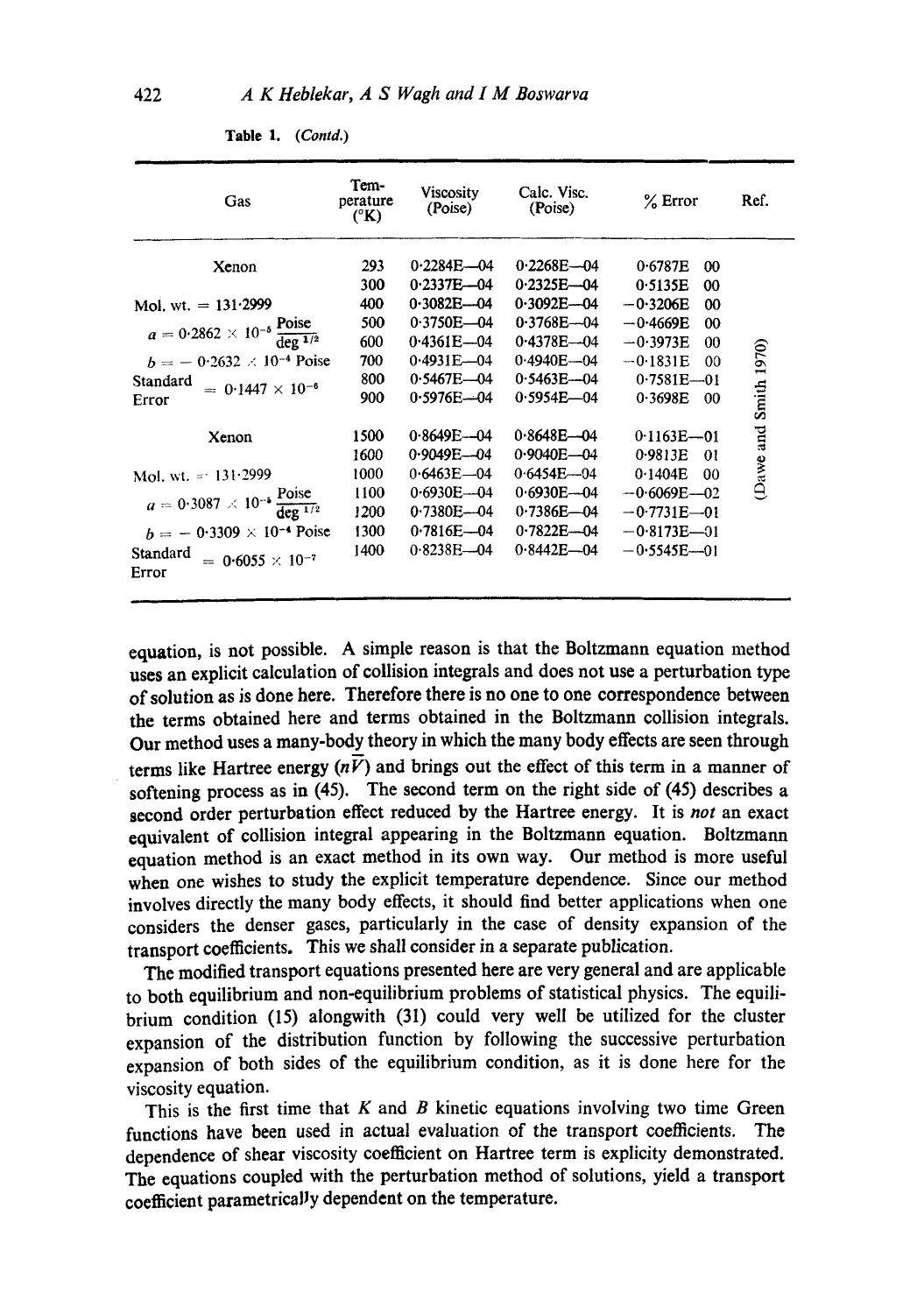The following conclusions may be drawn regarding its applicability:

- (i) The equation is equally valid for spherical as well as non-spherical molecules.
- (ii) It is better applicable for molecules with small molecular weight and in the higher temperature range.
- (iii) The agreement of the formula with experiment for even heavier gas like benzene seems to be better than several rigorous theories such as Taxman's (1958) and WCU (Wang Chang and Uhlenbeck 1951).

# **Appendix**

Here an equivalence between the correlation function method (CF method) and the transport equation method presented in the text here, is outlined. This is with the view to enable one to use the ¢F formula in conjunction with the transport equations (17) and (18), for the evaluation of a transport coefficient.

The CF formula for the static coefficient of shear viscosity (Isihara 1971), (Fujita 1966b) is given by

$$
\eta = \frac{1}{\Omega} \int_{0}^{\infty} d\tau \operatorname{Tr} \left\{ \int_{0}^{\beta} d\beta_{1} J_{xy} (-i \beta_{1}) J_{xy} (\tau) \right\}, \tag{52}
$$

where the current tensor  $J_{xy}(t)$  in Heisenberg picture is given by

$$
J_{xy}(t) = \exp\left(itH\right)J_{xy}\exp\left(-itH\right). \tag{53}
$$

The formula may be modified into a convenient form (Wagh 1975)

$$
\eta = L \int_{S \to 0} \frac{\partial}{\partial S} \int_0^{\infty} dt \frac{1}{\Omega} \operatorname{Tr} \{ \rho^* J_{xy}(t) \}, \tag{54}
$$

where

$$
\rho^* = \frac{\exp\left[aN - \beta H^*\right]}{\operatorname{Tr}_i\{\exp\left[aN - \beta H^*\right]\}},\tag{55}
$$

with

$$
H^* = H - J_{xy} s, \tag{56}
$$

 $S$  in (56) is a c-number.

For the sake of simplicity, we shall consider only the momentum transfer part of the viscosity  $\eta_1$ . From (54) it can be shown that

$$
\eta_1 = L \underset{s \to 0}{L} \frac{\partial}{\partial s} \int d\mathbf{p} \frac{\rho_x \rho_y}{m} i \int_0^{\infty} dT \frac{1}{\Omega} \int d\omega G^{*<} (\mathbf{p} \omega, T), \qquad (57)
$$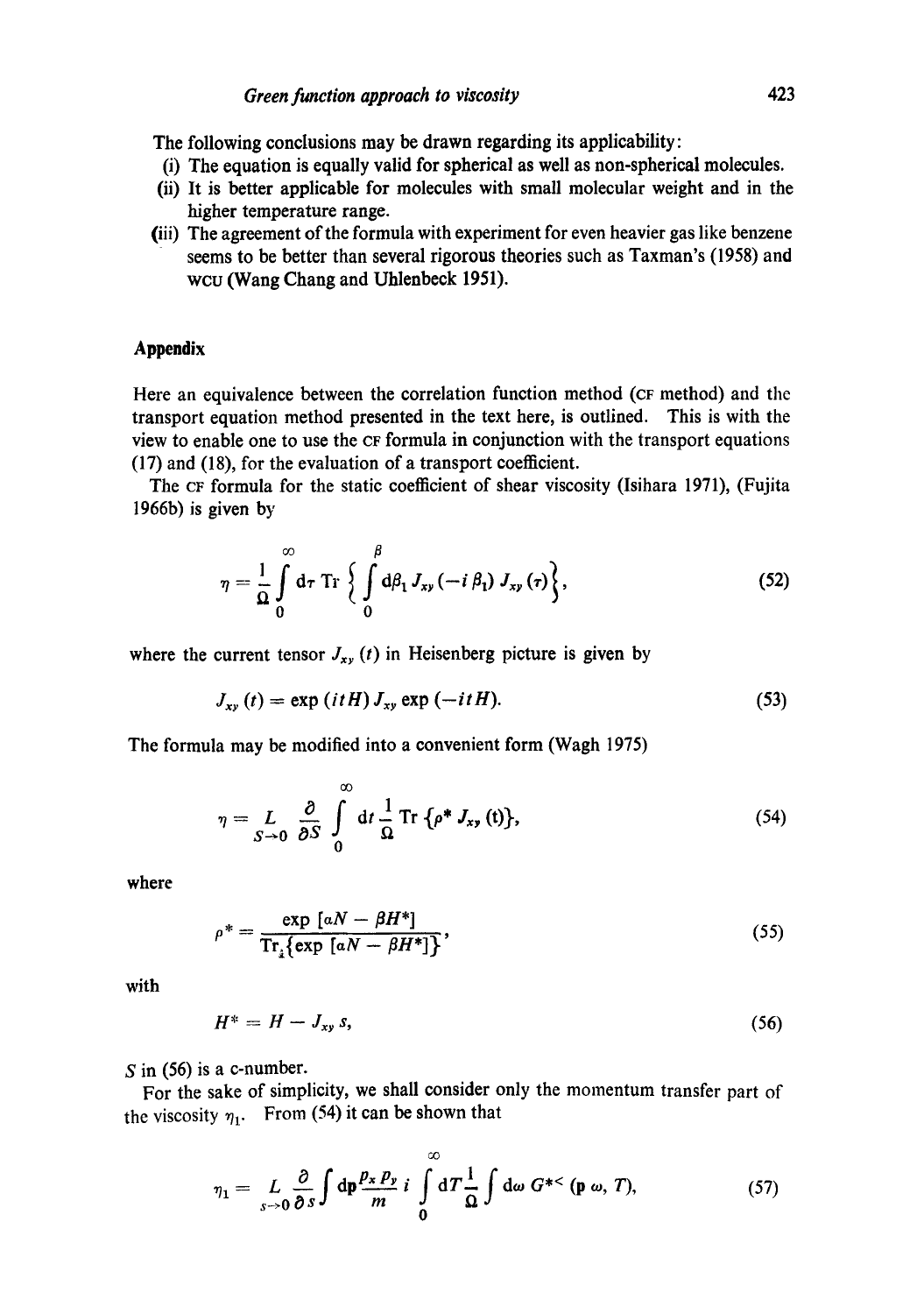where  $G^{*<}$  is defined by replacing  $\rho$  by  $\rho^*$ . We shall now develop a transport equation for  $G^{*<}$ . A knowledge of  $G^{*<}$  from such an equation will enable one to calculate  $\eta_1$  from (57).

$$
G^{*<}
$$
 (p  $\omega$ , R *T*) is given by

$$
G^{*<} \left( \mathbf{p} \; \omega, \, \mathbf{R} \; T \right) = i \int_{-\infty}^{\infty} \mathrm{d}t \exp \left( i \omega t \right) G^{*<} \left( \mathbf{p} \; t, \, \mathbf{R} \; T \right). \tag{58}
$$

An integration by parts on the right side of (58) yields

$$
\omega G^{*<} \left( \mathbf{p} \, \omega, \mathbf{R} \, T \right) = - \int_{-\infty}^{+\infty} \mathrm{d}t \, \exp\left(i \omega t\right) \frac{\partial G^{*<}}{\partial t} \left( \mathbf{p} \, t, \, \mathbf{R} \, T \right), \tag{59}
$$

where we note that  $G^{*<}(t)$  is zero for large values of t.

Following the procedure of deriving the kinetic equation for  $G<sup>0</sup>(t, T)$  given in the text, (Kadanoff and Baym 1963; Fujita 1966 a, b), we obtain,

$$
i \frac{\partial G^{*<}}{\partial t} - \left[\frac{p^2}{2m} + U^* (\mathbf{R} \ T)\right] G^{*<} (\mathbf{p} \ t, \mathbf{R} \ T)
$$
  
=  $\mathbf{\Phi}^{*<} (\mathbf{p} \ t, \mathbf{R} \ T) + K^* (\mathbf{p} \ t, \mathbf{R} \ T).$  (60)

Combining (59) and **(60) we** obtain the **transport equation** 

$$
\left[\omega - \frac{p^2}{2m} - U^* (\mathbf{R} \, T)\right] G^{*<} (\mathbf{p} \, \omega, \mathbf{R} \, T) = \mathbf{0}^{*<} (\mathbf{p} \, \omega, \mathbf{R} \, T)
$$
  
+  $K^* (\mathbf{p} \, \omega, \mathbf{R} \, T).$  (61)

This is the basic transport equation. Its equivalence with (17) may be established by following a procedure presented by Wagh (1975) in connection with the electrical conductivity. Equation (61) may be solved using the perturbation method and the viscosity coefficient may be obtained using (57).

The procedure outlined here may be generalized for the study of  $\eta_2$  by CF method. Since it is beyond the scope of application of the present theory, it is not presented here.

### **References**

Chapman S and Cowling T G 1970 *The mathematical theory of non-uniform gases* (Cambridge Univ. Press)

Clifford A D, Gray P and Scott A C 1975 *J. Chem. Soc. Faraday Trans.* 71 875 Dawe R A and Smith E B 1970 *J. Chem. Phys.* 52 693 Eu B C 1979 *Ann. Phys. (U.S.A.)* 118 1,187, 230